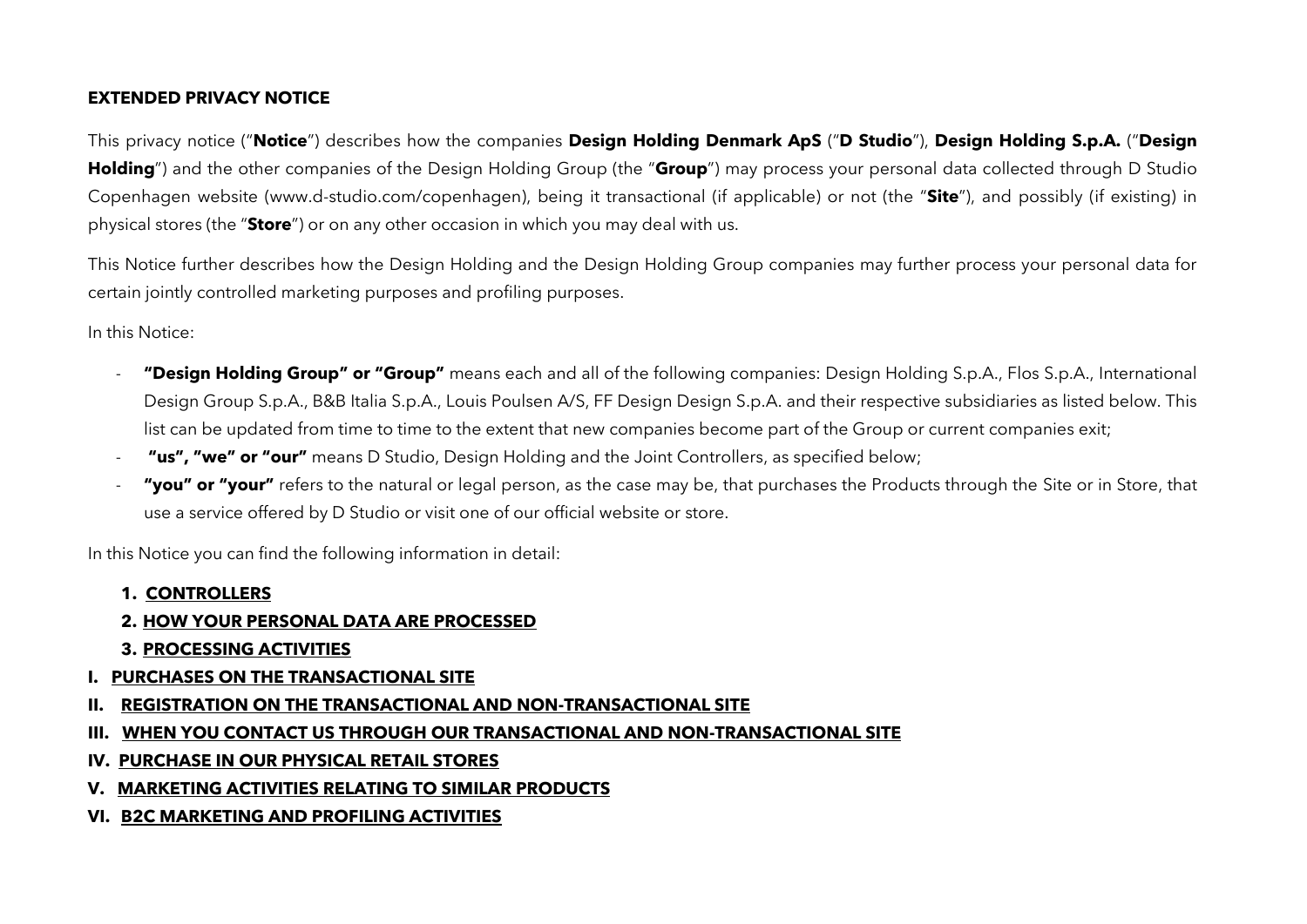**VII. B2B MARKETING AND PROFILING ACTIVITIES**

**VIII. PLUG-INS AND INTERACTIONS WITH SOCIAL NETWORKS**

**IX. BROWSING DATA AND COOKIES**

- **X. ADMINISTRATIVE AND SECURITY PURPOSES**
- **XI. WHEN YOU DIRECTLY CONTACT THE CONTROLLERS**
- **XII. COMPLY WITH LEGAL OBLIGATIONS AND EXERCISE OF RIGHTS BEFORE COMPETENT AUTHORITIES**
	- **4. WHO YOUR PERSONAL MAY BE DISCLOSED TO**
	- **5. TRANSFER OF PERSONAL DATA OUTSIDE THE EEA**
	- **6. YOUR RIGHTS**
	- **7. CHANGES TO THIS NOTICE**
	- **8. HOW TO CONTACT THE CONTROLLER**
	- **9. HOW TO EXERCISE YOUR RIGHTS**

**Protection and privacy of your personal data are a priority for us.** This Notice is constantly updated. The head of this Notice shows the latest update date. We invite you to constantly check the Notice to be informed about any updates, provided that as it concerns the list of companies part of the Design Holding Group, the relevant update might occur at later than the actual variation of the Group's composition, due to technical and organizational reasons.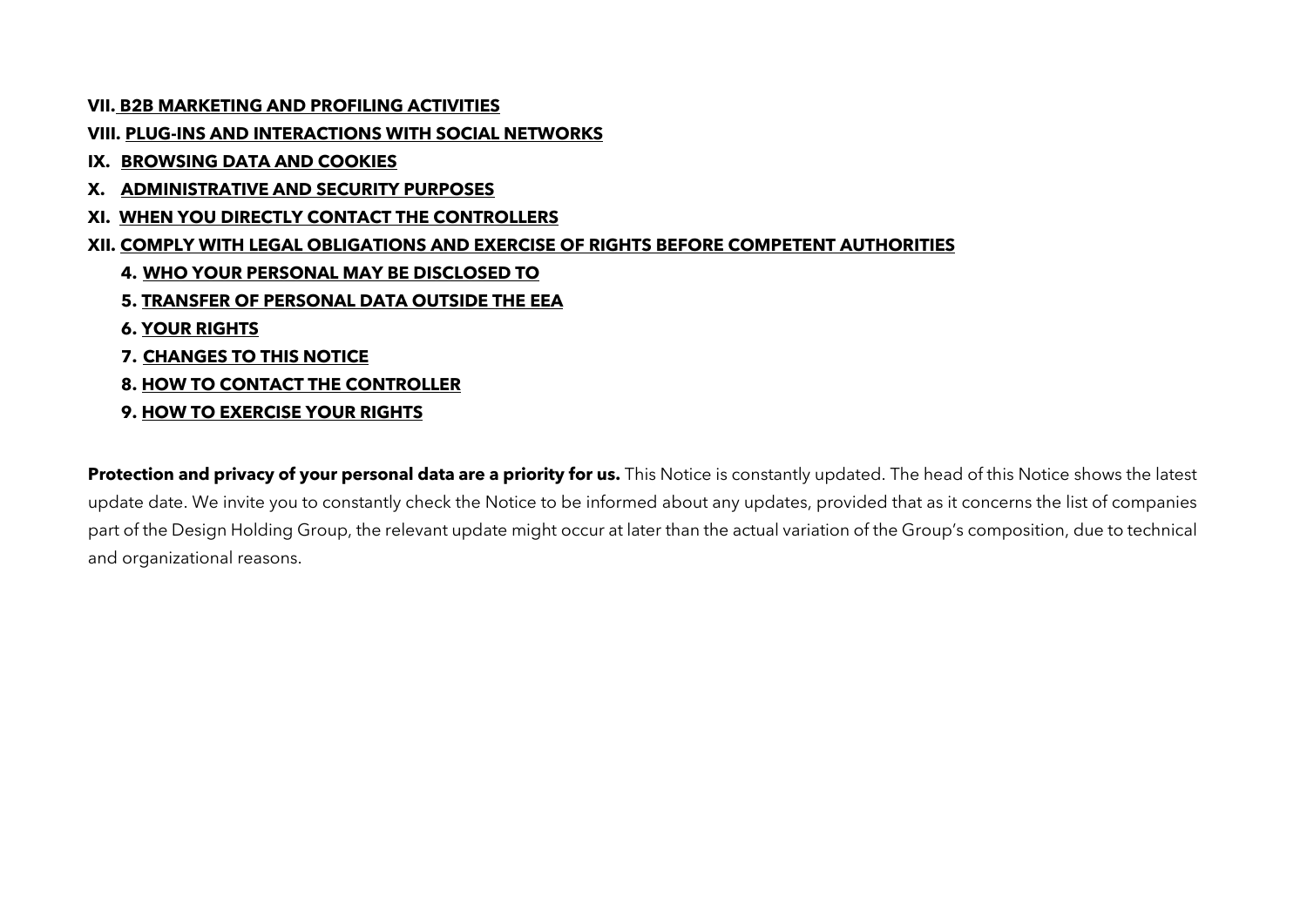#### **1. CONTROLLERS**

Under this notice, **three different types of data controllers** are envisaged with respect to different types of processing.

In particular, for the processing operations that are related to you interacting with us as a consumer, that is when you purchase our products or deal with us for your own needs as an end user, D Studio will qualify as sole controller when it processes personal data for the purposes of performing contracts you are a party to or to respond to your queries, whereas with your consent **D Studio** and **Design Holding** will process your data as **joint controllers** for marketing and profiling purposes ("**B2C Marketing and Profiling Processing Activities**").

When you qualify as an employee, collaborator, representative, owner or account in any capacity of our business customers or contacts (such as companies, professional firms and self-standing professionals), **D Studio** will qualify as sole controller when it processes personal data for the purposes of performing contracts you are a party to or to respond to your queries, whereas with your consent all the **Group companies** will process your data as **joint controllers** under the law, in order to make B2B marketing propositions embracing our Group's full potential of product offerings designed on your needs and possibly carry out profiling in order to tailor our Group's offerings to your preferences ("**B2B Marketing and Profiling Processing Activities**").

Finally, for administrative and security purposes your data will be stored in the Group CRM by Design Holding S.p.A.

The details of who does what follow below.

#### **1.1. Autonomous data controller**

With regard to the Processing Activities referred to in paragraph I, II, III, IV, V of this Notice, the following company shall act as autonomous controller pursuant to Article 4(7) GDPR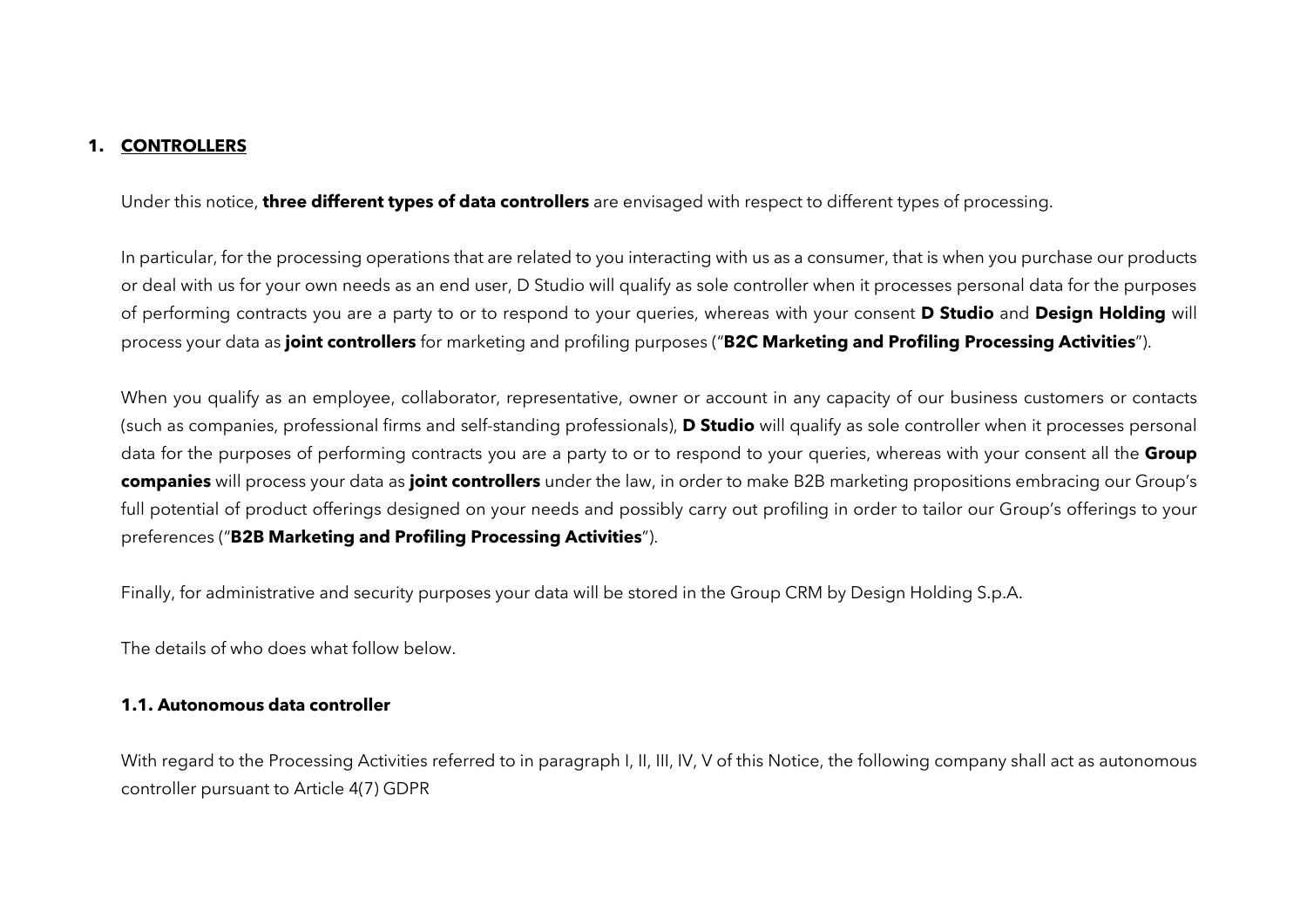• **Design Holding Denmark ApS** with registered office in Kuglegårdsvej 19-23, DK-1434 Copenhagen

#### **1.2 Joint Controllers for B2C and B2B Marketing and Profiling Processing Activities**

The companies of the Group will act under a joint controllership agreement pursuant to Article 26 GDPR, under which they determine together the means and purposes of the processing operations relating to **B2B and B2C Joint Marketing and Profiling Activities**, performed with your consent by using your personal data collected through this Site or in Store and/or when you make contacts with us on occasion of purchases made through our transactional Site or in Store and/or because you have provided us with your data upon making inquiries or otherwise by getting in touch with us, including on occasions of visits to shops and stores managed by the Group companies or by third parties on their behalf.

# **With regard to the B2C Processing Activities referred to in paragraph VI of this Notice, the following company shall act as joint controllers:**

- **Design Holding Denmark ApS** with registered office in Kuglegårdsvej 19-23, DK-1434 Copenhagen
- **Design Holding S.p.A.** with registered office in Via Alessandro Manzoni, 38, 20121, Milan (Italy)

### **With regard to the B2B Processing Activities the Group companies act as joint controllers are described in paragraph VII of this Notice.**

The joint controllers members of the Group (collectively the "**Joint Controllers**") are currently the following companies:

- Design Holding S.p.A., with registered office at Via Alessandro Manzoni, 38, 20121, Milano (Italy)
- International Design Group S.p.A. with registered office at Via Alessandro Manzoni, 38, 20121, Milano (Italy)
- Flos S.p.A. with registered office at Via Angelo Faini, 2 25073 Bovezzo (Brescia)
- B&B Italia S.p.A., with registered office at Via Durini 14, 20122, Milano (Italy)
- Louis Poulsen A/S, with registered office at Kuglegårdsvej 19-23, DK-1434, Copenhagen (Denmark)
- D Studio Copenhagen ApS, with registered office at Kuglegårdsvej 13, DK-1434, Copenhagen (Denmark)
- Fashion Furniture Design S.p.A. with registered office at Via Alessandro Manzoni, 38, 20121, Milano (Italy)
- The following affiliates of Flos S.p.A.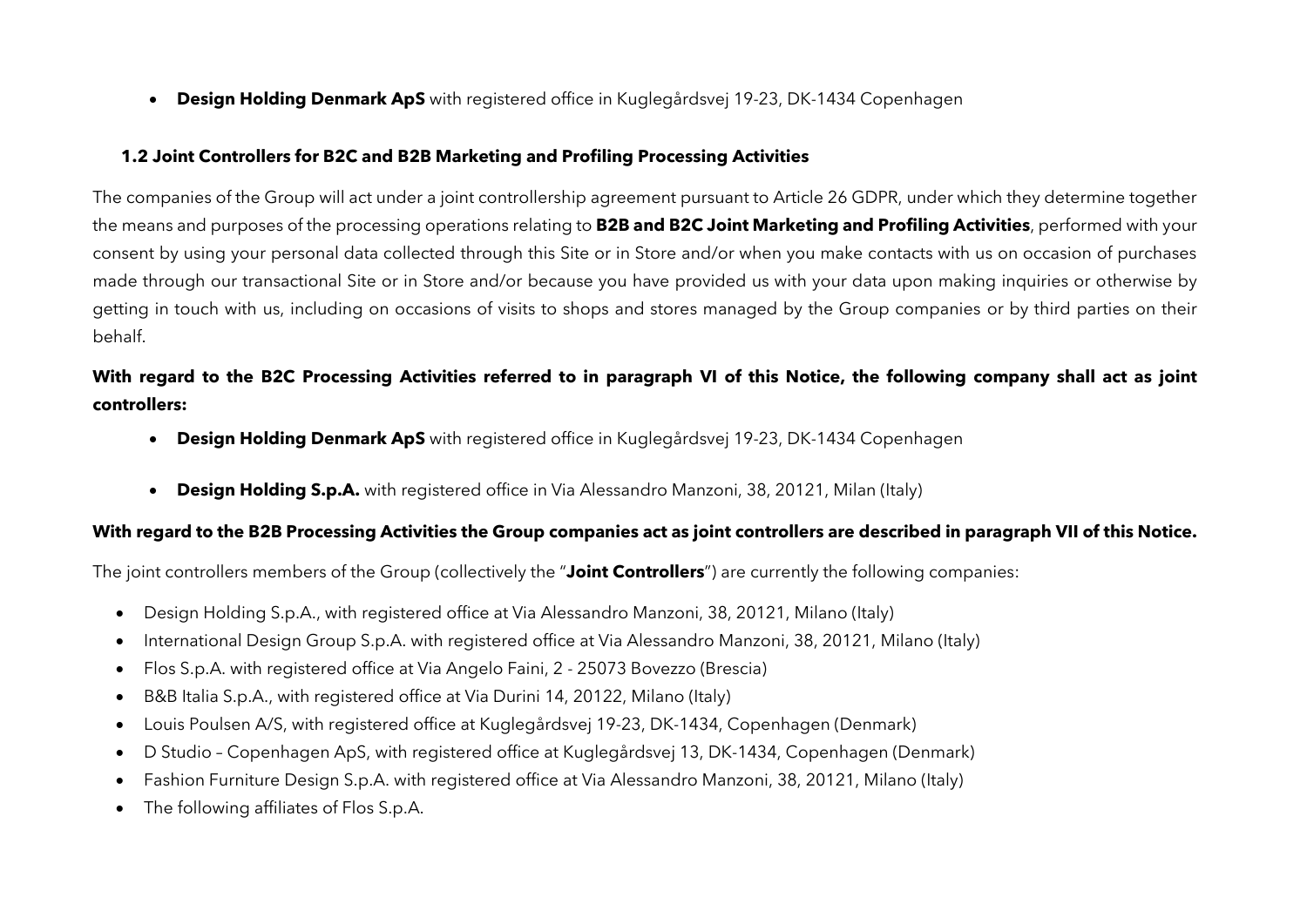| <b>ARES SRL</b>                               | Via dell'Artigianato, 24 -20881 Bernareggio 8 (MB)                                          |
|-----------------------------------------------|---------------------------------------------------------------------------------------------|
| <b>FLOS BESPOKE SRL</b>                       | Via Alcide De Gasperi, 2 - 25060 Collebeato (BS)                                            |
| ANTARES ILUMINACIÓN SAU                       | Calle Mallorca n. 1 - Polígono Industrial de Reva, Riba-roja de Túria - 46394 Valencia (ES) |
| <b>FLOS BENELUX NV</b>                        | BDC/ESPLANADE 1 Bus 95 - 1020 Brussel (BE)                                                  |
| <b>FLOS FRANCE SAS</b>                        | 20-22 Passage Dauphine - 75006- Paris (FR)                                                  |
| <b>FLOS GMBH</b>                              | Obermünsterstr. 18 - 93047 Regensburg (DE)                                                  |
| <b>FLOS BV</b>                                | Cruquiusweg 109 S - 1019 AG Amsterdam (NL)                                                  |
| <b>FLOS SCANDINAVIA AS</b>                    | Sydhavnsgade 28 - 2450 Koebenhavn (DK)                                                      |
| <b>FLOS SVERIGE AB</b>                        | Lützengatan 1 - 115 20 Stockholm (SW)                                                       |
| <b>FLOS NORGE AS</b>                          | Sjolyst Plass 4 - 0278 Oslo (NO)                                                            |
| <b>FLOS UK LTD</b>                            | Crown Chambers, Princes Street, Harrogate, North Yorkshire - HG1 1NJ (GB)                   |
| The following affiliates of Louis Poulsen A/S |                                                                                             |
| Luminous Designs Investment ApS               | Kuglegårdsvej 19 - 1434 Copenhagen (Denmark)                                                |
| Louis Poulsen Germany GmbH                    | Liesegangstrasse 17 D-40211 Düsseldorf - Postfach 190136 D-40111 Düsseldorf<br>(Germany)    |
| Louis Poulsen Sweden AB                       | Box 23013 S-104 35 Stockholm (Sweden)                                                       |
| Louis Poulsen Norway AS                       | Lysaker Brygge 37/39 N-1366 Lysaker (Norway)                                                |
| Louis Poulsen Finland Oy                      | Kyllikinportti 2 FIN-00240 Helsinki (Finland)                                               |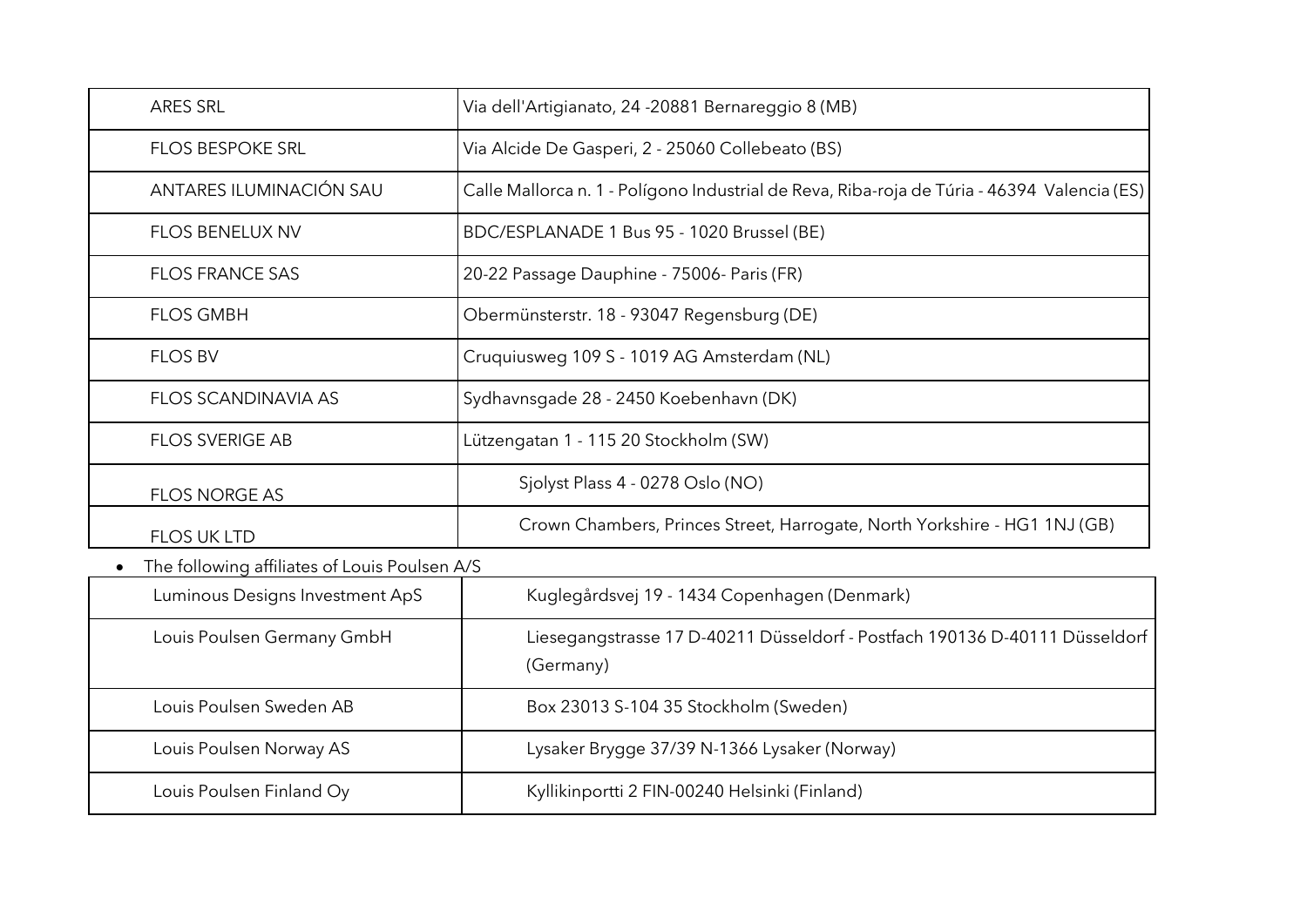| Louis Poulsen Japan Ltd.                                    | AXIS Building 3F Minato-ku - Tokyo Japan 106-0032                           |
|-------------------------------------------------------------|-----------------------------------------------------------------------------|
| Louis Poulsen Switzerland AG                                | Töpferstrasse 5 - CH-6004 Lucerne (Switzerland)                             |
| Louis Poulsen Holland BV                                    | Dorpsstraat 18 - 1431 CD Aalsmeer Postbus 375 - 430 AJ Aalsmeer (Nederland) |
| The following affiliates of B&B Italia S.p.A.               |                                                                             |
| Arc Linea Arredamento Spa                                   | Viale Pasubio 70, Caldogno, Italia                                          |
| B&B Italia London Ltd                                       | 250 Brompton Road, Cross SW3 2AS, London (UK)                               |
| B&B Italia München GmbH                                     | Maximilianplatz 21, Munich (Germany)                                        |
| B&B Italia Paris S.à.r.l.                                   | 3 Rue du Colonel Moll, 75017 Paris (France)                                 |
| <b>B&amp;B</b> Italia Contract France sas                   | 33 Rue Galilee, 75116, Paris (France)                                       |
| The following affiliates of Fashion Furniture Design S.p.A. |                                                                             |
| Fashion Furniture Design UK limited                         | 3rd Floor, Palladium House, London, W1F 7LD, (UK)                           |

Changes to Group's structure should be expected. Although we will seek to update this notice accordingly, such update might be delayed.

The essence of the joint controllership agreement entered into by the companies of the Group can be consulted at the end of this privacy policy.

#### **1.3 Autonomous data controller for administrative and security purposes**

With regard to the processing operations referred to in paragraph of X this Notice, relating to both B2B and B2C processing activities, the following company shall act as autonomous controller pursuant to Article 4(7) GDPR

• **Design Holding S.p.A.** with registered office in Via Alessandro Manzoni, 38, 20121, Milan (Italy)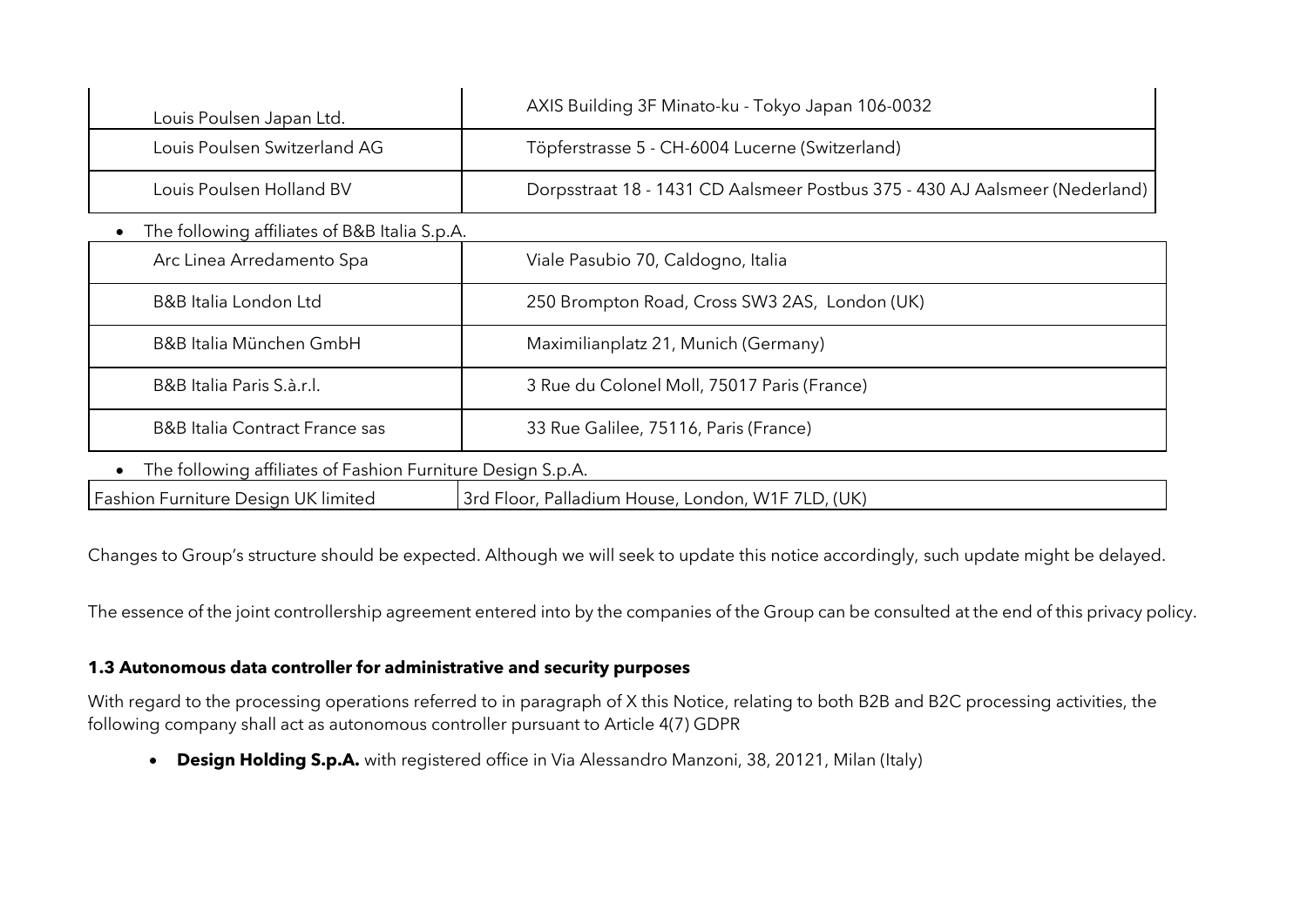#### **2. HOW YOUR PERSONAL DATA ARE PROCESSED**

Your personal data are processed through computer, automated and/or manual means in compliance with the principles of lawfulness, fairness, transparency, accuracy, integrity, data minimization and purposes and storage limitation, as well as in accordance with the provisions of the GDPR and applicable legislation on the protection of personal data. Personal data are collected, elaborated, transferred and stored by using appropriate security measures (physical, logical and organisational) to protect them from possible breaches (such as destruction, loss, alteration, unauthorised disclosure or accidental or unlawful access to such personal data) and to ensure that processing is carried out only for the purposes described in this Notice.

### **3. PROCESSING ACTIVITIES**

Each of the following paragraphs describe the processing activities carried out within **D Studio** transactional and/or non-transactional Site and when you visit a **D Studio** physical Store. When so specifically indicated in the tables below, the processing activities concerned shall be intended for subjects qualifying as both consumer (B2C) and business (B2B) users or customers.

#### **I. PURCHASES ON THE TRANSACTIONAL SITE**

This paragraph describes how your personal data are processed when you purchase **D Studio** branded products online from a transactional Site operated under the brand **D Studio,** if existing. Namely, you can purchase those products in two ways:

### **1. As a "Guest**",

You are a Guest when you purchase a product from the Site without first creating an account as registered user. Please note that at the time of concluding the purchase, you will be required to read this Notice but not to provide your consent for the processing of data for marketing and profiling purposes. This will instead be required after the conclusion of the purchase (at the "**Thank you**" page) and your personal will not be processed for marketing or profiling purposes if you do not provide your consent at this occasion, without this affecting the proper performance of the purchase.

### **2. As a registered user**

You are a registered user when you create an account on the Site. Please note that when you create the account, you may also be requested to provide your consent for the processing of your data for marketing and profiling purposes.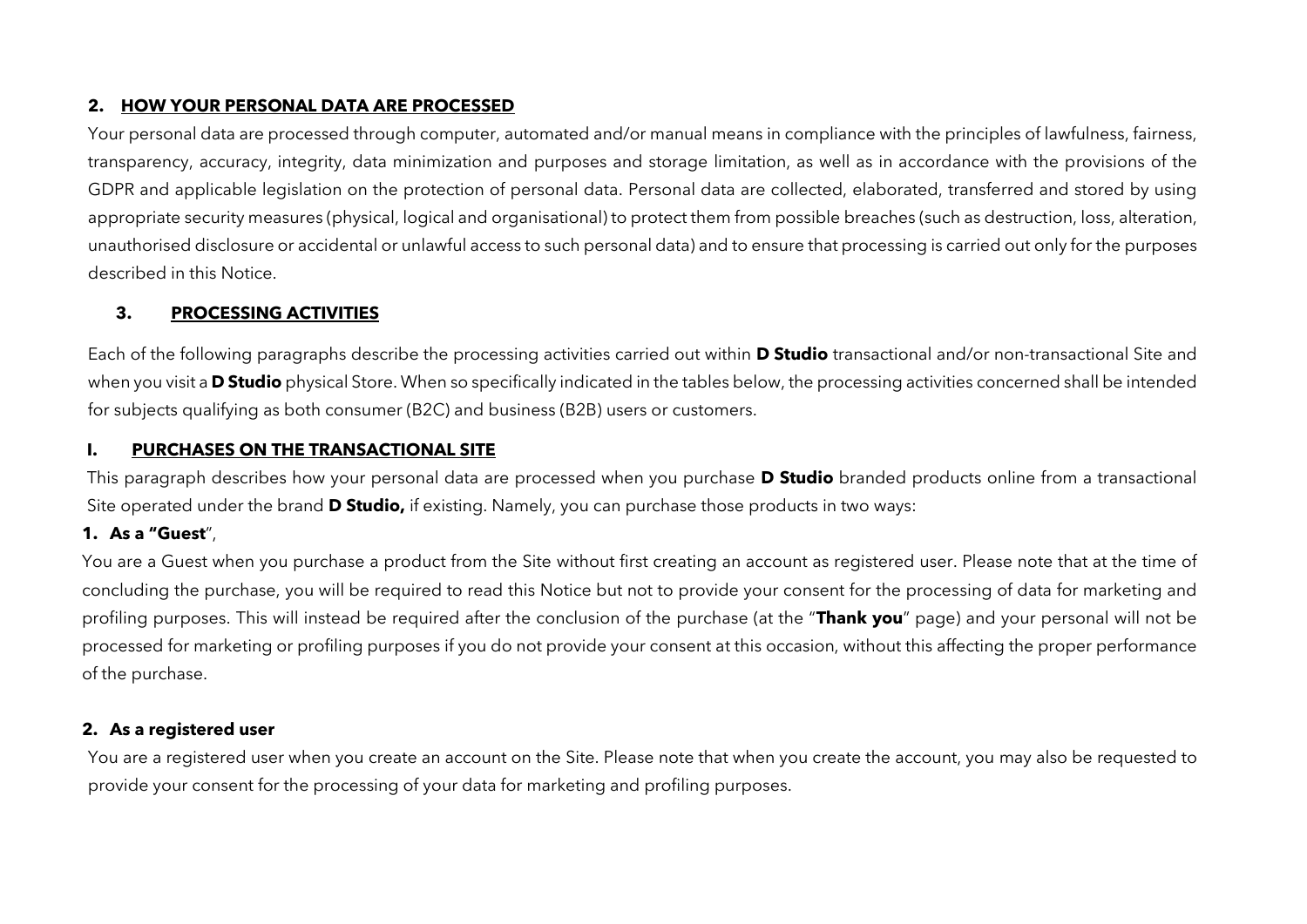| <b>Controllers</b> | <b>Categories of data</b>         | Purpose and legal basis of   | <b>Source of data</b> | <b>Consequences</b> | <b>Retention period</b> |
|--------------------|-----------------------------------|------------------------------|-----------------------|---------------------|-------------------------|
|                    |                                   | the processing               |                       | of not              |                         |
|                    |                                   |                              |                       | providing data      |                         |
| <b>D</b> Studio    | Personal information (name,       | Creation of an account on    | Data subject          | Impossibility to    | Data retained until     |
|                    | surname)                          | the Website                  |                       | create an           | the cancellation of     |
|                    |                                   |                              |                       | account on the      | the account*            |
|                    | Contact details (e-mail address,  | Legal Basis: need to perform |                       | Website             |                         |
|                    | phone number)                     | a contract - Article 6(1)(b) |                       |                     | *Extension possible     |
|                    |                                   | <b>GDPR</b>                  |                       |                     | if necessary to         |
|                    | For B2B customers:                |                              |                       |                     | comply with a legal     |
|                    | Profession, e-mail address,       |                              |                       |                     | obligation or to        |
|                    | work e-mail address, work         |                              |                       |                     | defend a right          |
|                    | telephone number, name of the     |                              |                       |                     | before a competent      |
|                    | company/business/organisation     |                              |                       |                     | authority               |
|                    | you work for.                     |                              |                       |                     |                         |
| <b>D</b> Studio    | information<br>Personal<br>(name, | Performance of the purchase  | Data subject          | Impossibility to    | 10(ten) years after     |
|                    | surname, tax code)                | agreement                    |                       | proceed with        | the purchase*           |
|                    |                                   |                              |                       | the purchase        |                         |
|                    | Country of residence              | Legal Basis: need to perform |                       |                     | *Extension possible     |
|                    |                                   | a contract - Article 6(1)(b) |                       |                     | if necessary to         |
|                    | Zip code and address              | <b>GDPR</b>                  |                       |                     | comply with a legal     |
|                    |                                   |                              |                       |                     | obligation or to        |
|                    | Contact details (e.g. phone       |                              |                       |                     | defend a right          |
|                    | number, domicile/physical         |                              |                       |                     | before a competent      |
|                    | address, e-mail address)          |                              |                       |                     | authority               |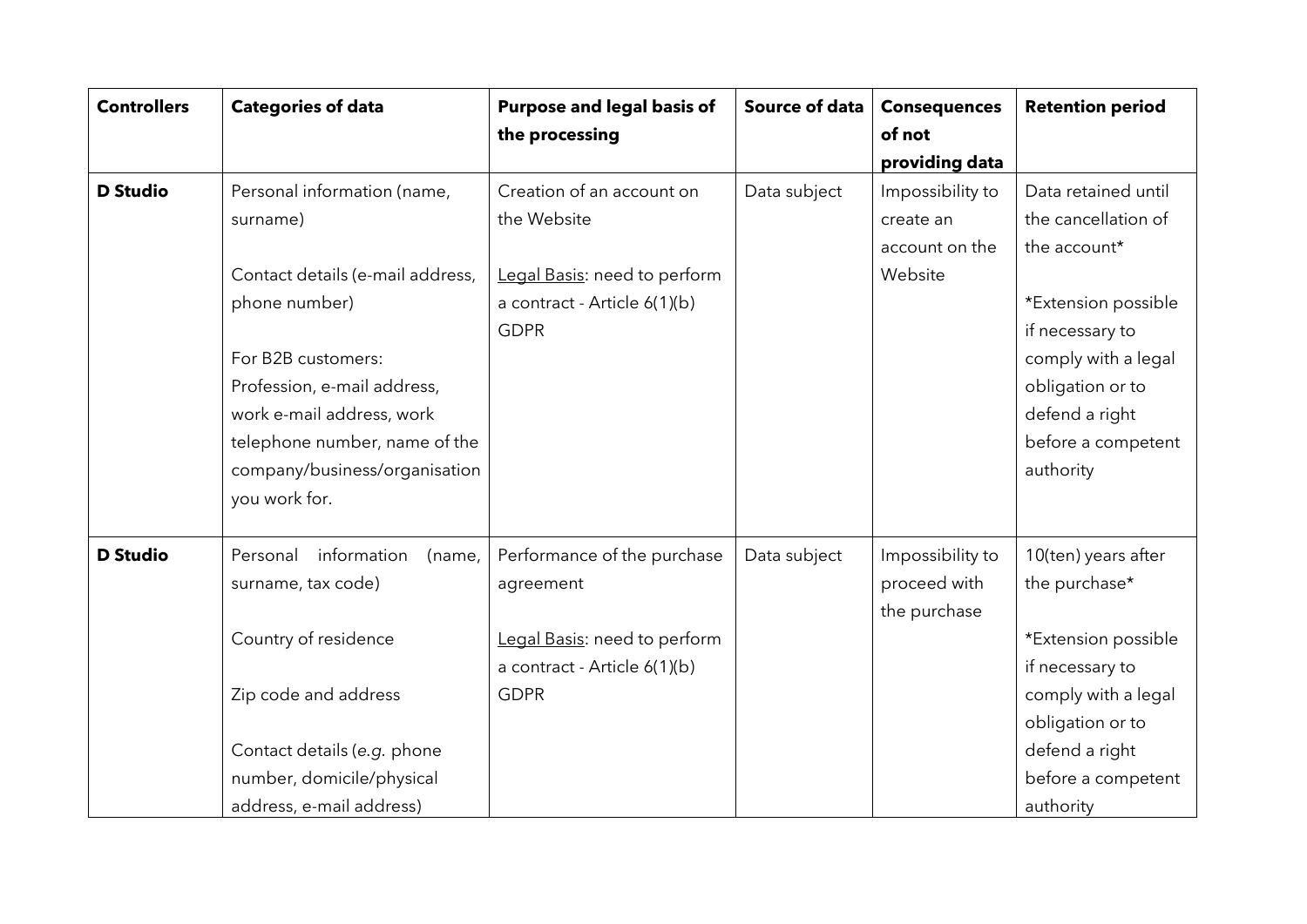| For B2B customers:            |
|-------------------------------|
| Profession, e-mail address,   |
| work e-mail address, work     |
| telephone number, name of the |
| company/business/organisation |
| you work for.                 |
|                               |
| Invoice data                  |
|                               |
| Payment data                  |

#### **II. REGISTRATION ON THE TRANSACTIONAL AND NON-TRANSACTIONAL SITE**

This paragraph describes how your personal data are processed when you register your product and/or create a profile online in our transactional or non-transactional Site.

| <b>Controller</b> | <b>Categories of data</b>        | <b>Purpose and legal</b> | Source of data | <b>Consequences of</b> | <b>Retention period</b> |
|-------------------|----------------------------------|--------------------------|----------------|------------------------|-------------------------|
|                   |                                  | basis of the             |                | not providing data     |                         |
|                   |                                  | processing               |                |                        |                         |
| <b>D</b> Studio   | Personal information (name,      | Creation of a            | Data subject   | Impossibility to       | Data retained until     |
|                   | surname)                         | profile or               |                | create a profile or    | the cancellation of     |
|                   |                                  | registration of a        |                | register a product     | the account*            |
|                   | Contact details (e-mail address, | product on the Site      |                | on the Site            |                         |
|                   | mail address, phone number)      |                          |                |                        | *Extension              |
|                   |                                  | Legal Basis: need        |                |                        | possible if             |
|                   | For B2B customers:               | to perform a             |                |                        | necessary to            |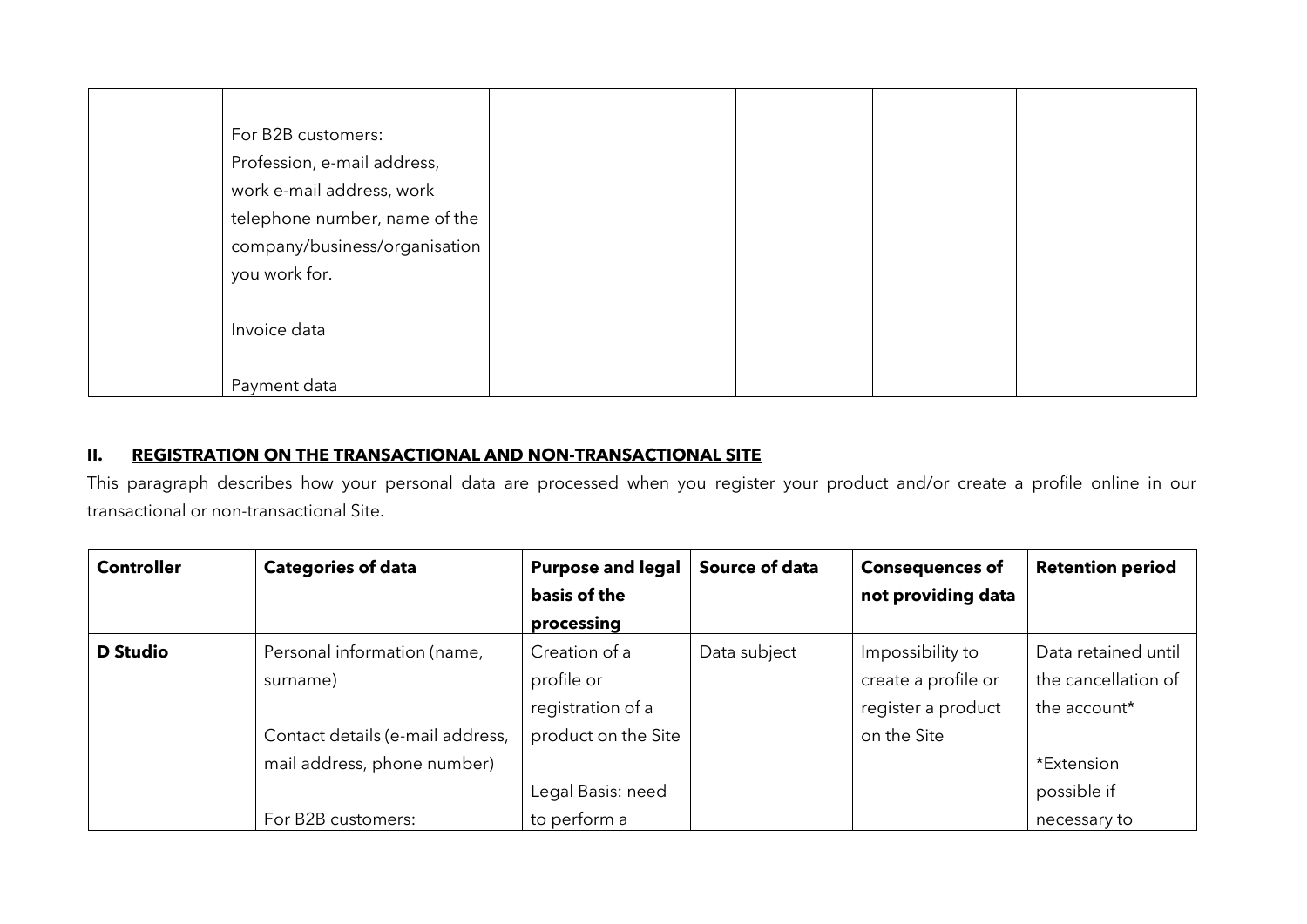| Profession, e-mail address,   | contract - Article |  | comply with a legal |
|-------------------------------|--------------------|--|---------------------|
| work e-mail address, work     | $6(1)(b)$ GDPR     |  | obligation or to    |
| telephone number, name of the |                    |  | defend a right      |
| company/business/organisation |                    |  | before a            |
| you work for.                 |                    |  | competent           |
|                               |                    |  | authority           |
| Country of residence          |                    |  |                     |
|                               |                    |  |                     |
|                               |                    |  |                     |

## **III. WHEN YOU CONTACT US THROUGH OUR TRANSACTIONAL AND NON-TRANSACTIONAL SITE OR OTHERWISE**

#### **a) When you contact us through the contact us section of our website or otherwise**

| <b>Controller</b> | <b>Categories of data</b>     | <b>Purpose and legal</b> | Source of data | <b>Consequences of</b> | <b>Retention period</b> |
|-------------------|-------------------------------|--------------------------|----------------|------------------------|-------------------------|
|                   |                               | basis of the             |                | not providing data     |                         |
|                   |                               | processing               |                |                        |                         |
| <b>D</b> Studio   | Personal information (e.g.    | Deal with and            | Data subject   | Impossibility to deal  | Time necessary to       |
|                   | name, surname)                | provide a feedback       |                | with your requests     | deal with and           |
|                   |                               | to your requests         |                |                        | provide a               |
|                   | Contact details (e.g. e-mail  | including when you       |                |                        | feedback to your        |
|                   | address, phone number, postal | send us your             |                |                        | requests*               |
|                   | address)                      | portfolio                |                |                        |                         |
|                   |                               |                          |                |                        | *Extension              |
|                   | For B2B customers:            |                          |                |                        | possible if             |
|                   | Profession, e-mail address,   | Legal Basis:             |                |                        | necessary to            |
|                   | work e-mail address, work     | consent (provided        |                |                        | comply with a legal     |
|                   | telephone number, name of the | with a clear             |                |                        | obligation or to        |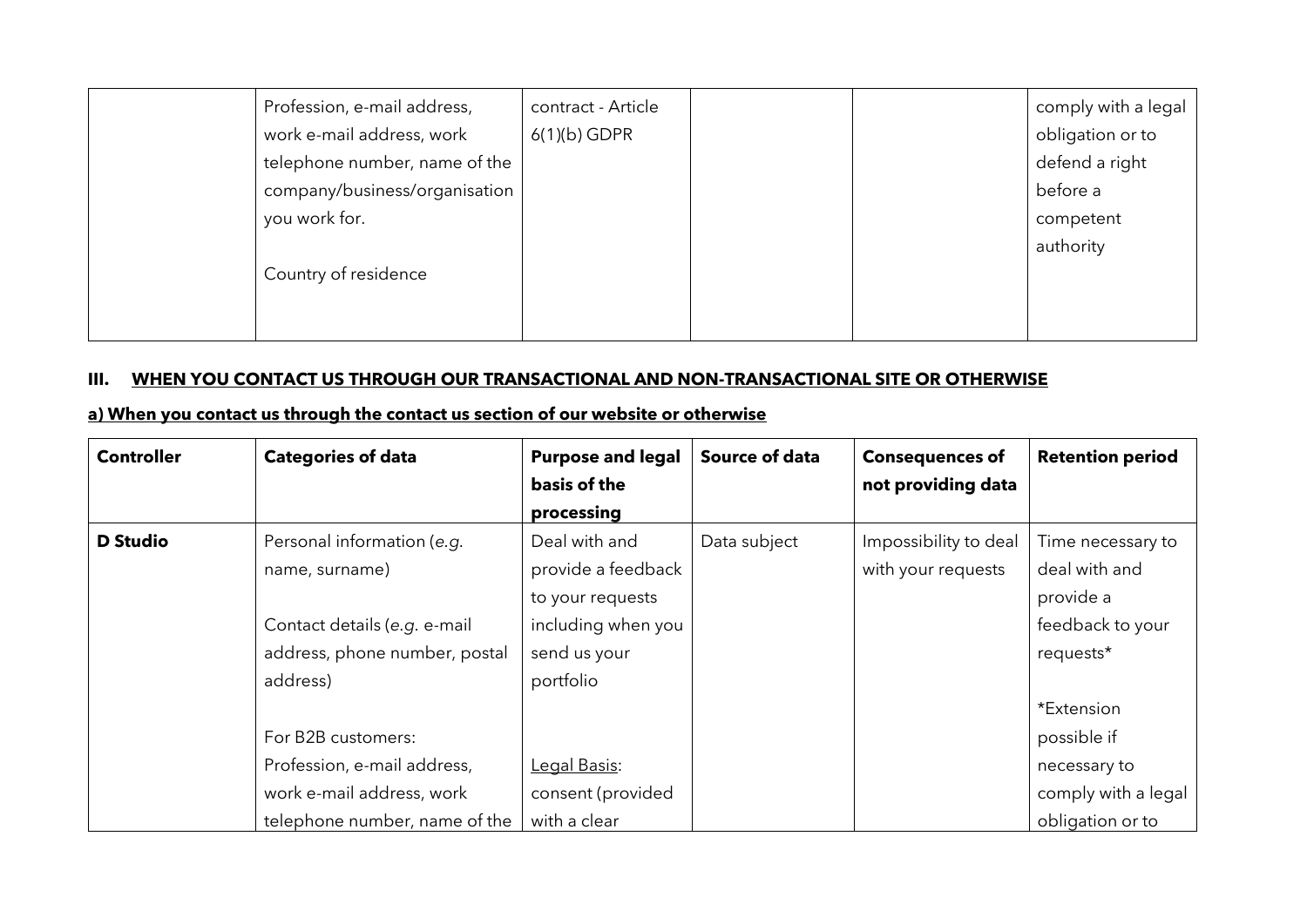| company/business/organisation   affirmative action |                   |  | defend a right |
|----------------------------------------------------|-------------------|--|----------------|
| you work for.                                      | e.g. when         |  | before a       |
|                                                    | contacting us     |  | competent      |
| Any other information that you                     | seeking           |  | authority      |
| choose to share in your                            | information) -    |  |                |
| message or in the attachments                      | Article $6(1)(a)$ |  |                |
|                                                    | <b>GDPR</b>       |  |                |

# **b) When you book an appointment**

| <b>Controller</b> | <b>Categories of data</b>     | <b>Purpose and legal</b> | Source of data | <b>Consequences of</b> | <b>Retention period</b> |
|-------------------|-------------------------------|--------------------------|----------------|------------------------|-------------------------|
|                   |                               | basis of the             |                | not providing data     |                         |
|                   |                               | processing               |                |                        |                         |
| <b>D</b> Studio   | Personal information (e.g.    | Deal with and            | Data subject   | Impossibility to deal  | Time necessary to       |
|                   | name, surname)                | provide a feedback       |                | with your requests     | deal with and           |
|                   |                               | to your requests         |                |                        | provide a               |
|                   | Contact details (e.g. e-mail  | including, when          |                |                        | feedback to your        |
|                   | address, phone number, postal | you book an              |                |                        | requests*               |
|                   | address)                      | appointment              |                |                        |                         |
|                   |                               |                          |                |                        | *Extension              |
|                   | For B2B customers:            |                          |                |                        | possible if             |
|                   | Profession, e-mail address,   | Legal Basis:             |                |                        | necessary to            |
|                   | work e-mail address, work     | consent (provided        |                |                        | comply with a legal     |
|                   | telephone number, name of the | with a clear             |                |                        | obligation or to        |
|                   |                               | affirmative action       |                |                        | defend a right          |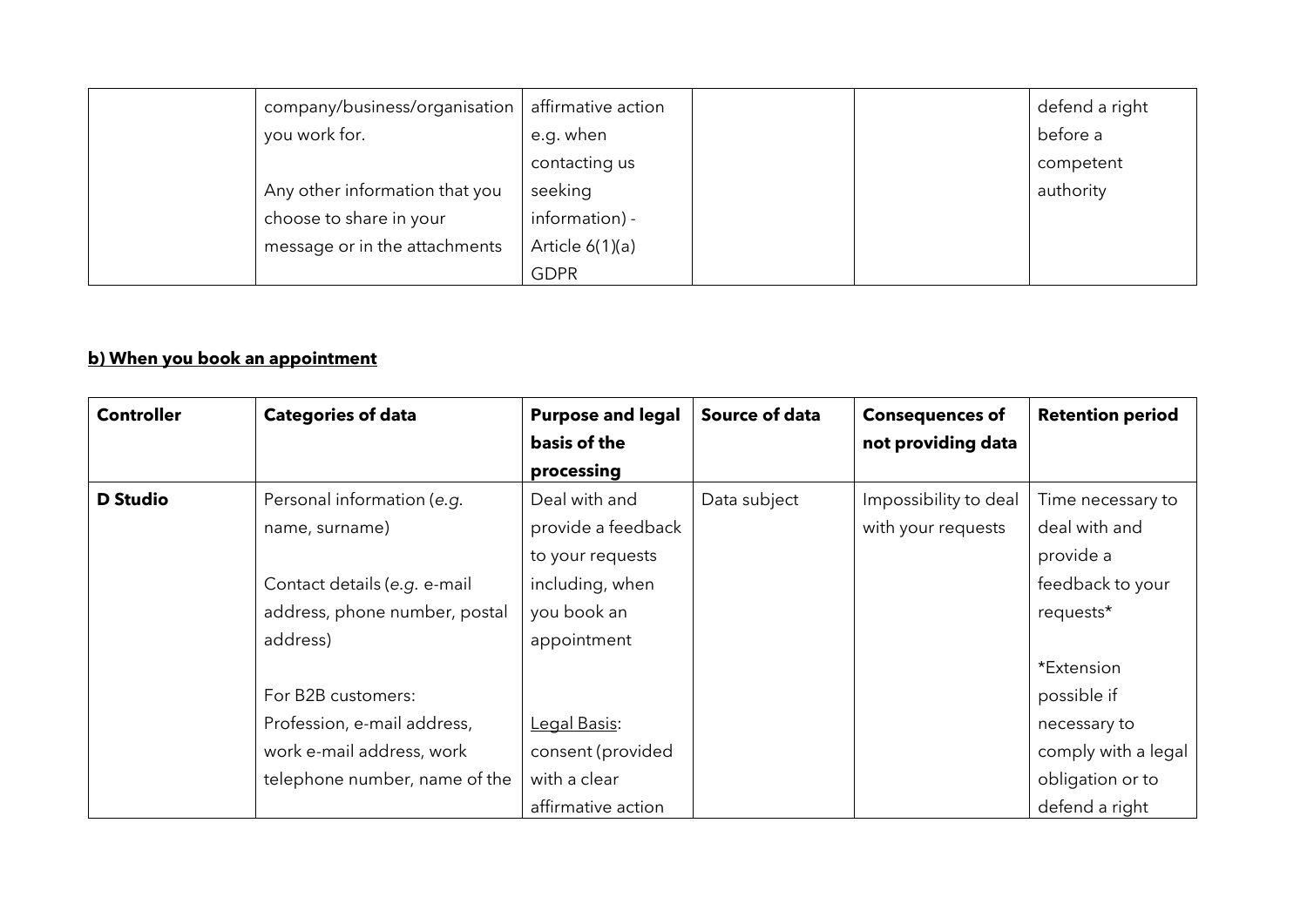| company/business/organisation  | e.g. when         |  | before a  |
|--------------------------------|-------------------|--|-----------|
| you work for.                  | contacting us     |  | competent |
|                                | seeking           |  | authority |
| Any other information that you | information) -    |  |           |
| choose to share in your        | Article $6(1)(a)$ |  |           |
| message or in the attachments  | <b>GDPR</b>       |  |           |
|                                |                   |  |           |

### **c) When you contact us through the career section of our website or otherwise you send us your application**

As part of the application and selection process, we do not normally ask you to provide us with Personal Data that may reveal your health conditions, religious beliefs, sexual orientation, trade union membership, political opinions, criminal record or criminal charges. If, in the course of the selection process, you provide us with such data (e.g. because they are contained in your CV) we will only process them with your express consent. Failing this, we will not consider this data for selection purposes and will delete it as soon as possible.

| <b>Controller</b> | <b>Categories of data</b> | <b>Purpose and legal</b> | <b>Source of data</b> | <b>Consequences of</b> | <b>Retention period</b> |
|-------------------|---------------------------|--------------------------|-----------------------|------------------------|-------------------------|
|                   |                           | basis of the             |                       | not providing data     |                         |
|                   |                           | processing               |                       |                        |                         |
| <b>D</b> Studio   | Personal information      | As part of the           | Data subject          | Impossibility to deal  | 1 (one) year $*$        |
|                   | (e.g. name, surname)      | application and          |                       | with your requests     |                         |
|                   |                           | selection process,       |                       |                        | *Extension possible if  |
|                   | Contact details (e.g.     | need to carry out        |                       |                        | necessary to comply     |
|                   | e-mail address,           | pre-contractual          |                       |                        | with a legal            |
|                   | phone number,             | measures at the          |                       |                        | obligation or to        |
|                   | postal address)           | request of the data      |                       |                        | defend a right before   |
|                   |                           | subject                  |                       |                        | a competent             |
|                   |                           |                          |                       |                        | authority               |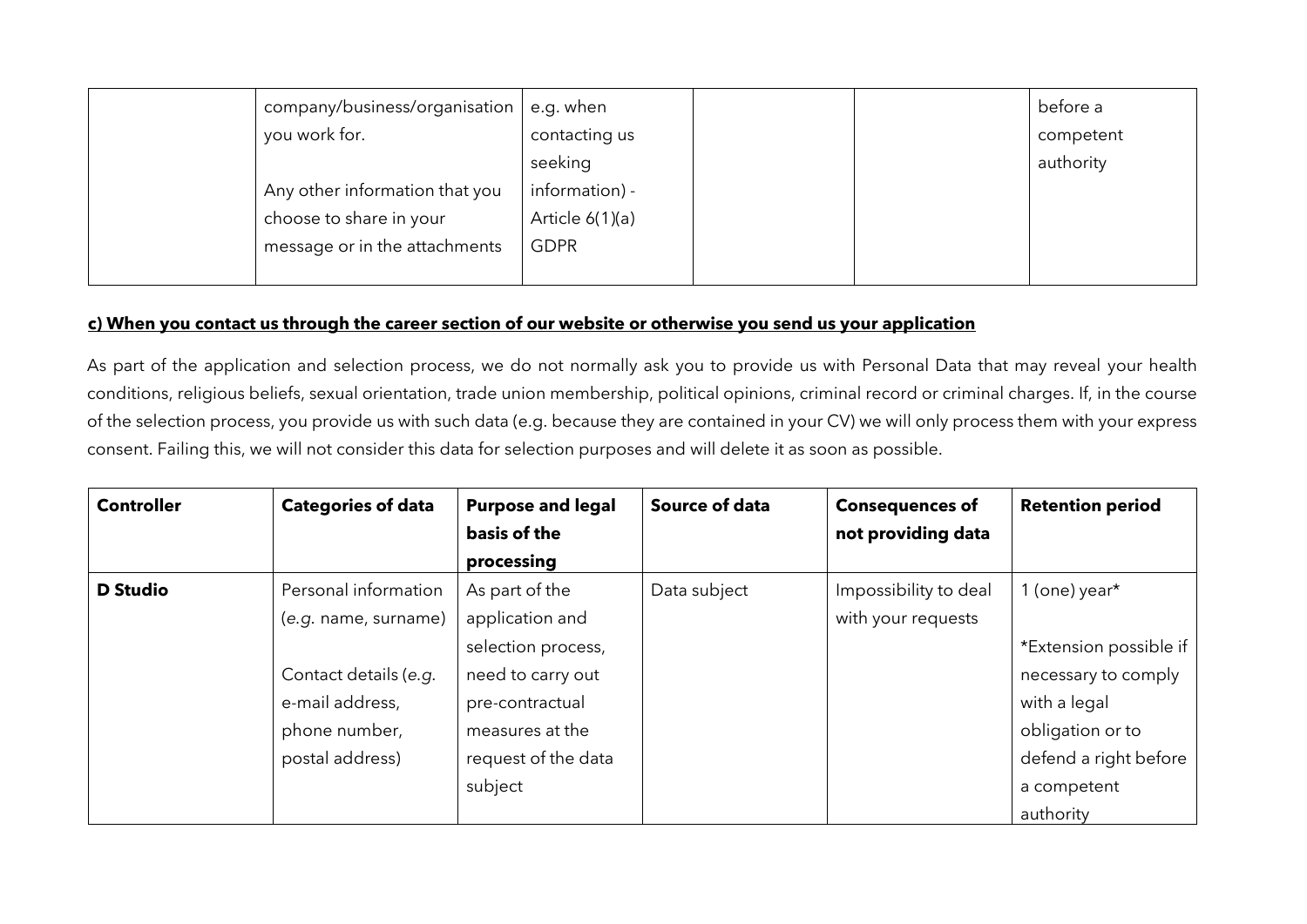| Data relating to your  | Legal Basis: need to     |
|------------------------|--------------------------|
| qualifications,        | perform a contract -     |
| education and          | Article 6(1)(b) GDPR     |
| professional career;   | Explicit consent         |
| Photograph/personal    | provided with an         |
| portrait (if contained | explicit affirmative     |
| in CV);                | action - Article 9(2)(a) |
|                        | <b>GDPR</b>              |
| Data that could        |                          |
| reveal your racial or  |                          |
| ethnic origins, health |                          |
| conditions, religious  |                          |
| beliefs, trade union   |                          |
| membership and         |                          |
| political opinions,    |                          |
| only if provided by    |                          |
| you during the         |                          |
| assessment process     |                          |
| (e.g. if contained in  |                          |
| your CV).              |                          |

### **IV. PURCHASE IN OUR PHYSICAL RETAIL STORES**

When you make a purchase at one of the D Studio's physical stores, we may ask you to provide us with your personal data in order to include it into our database and process it in a manner described in the following table.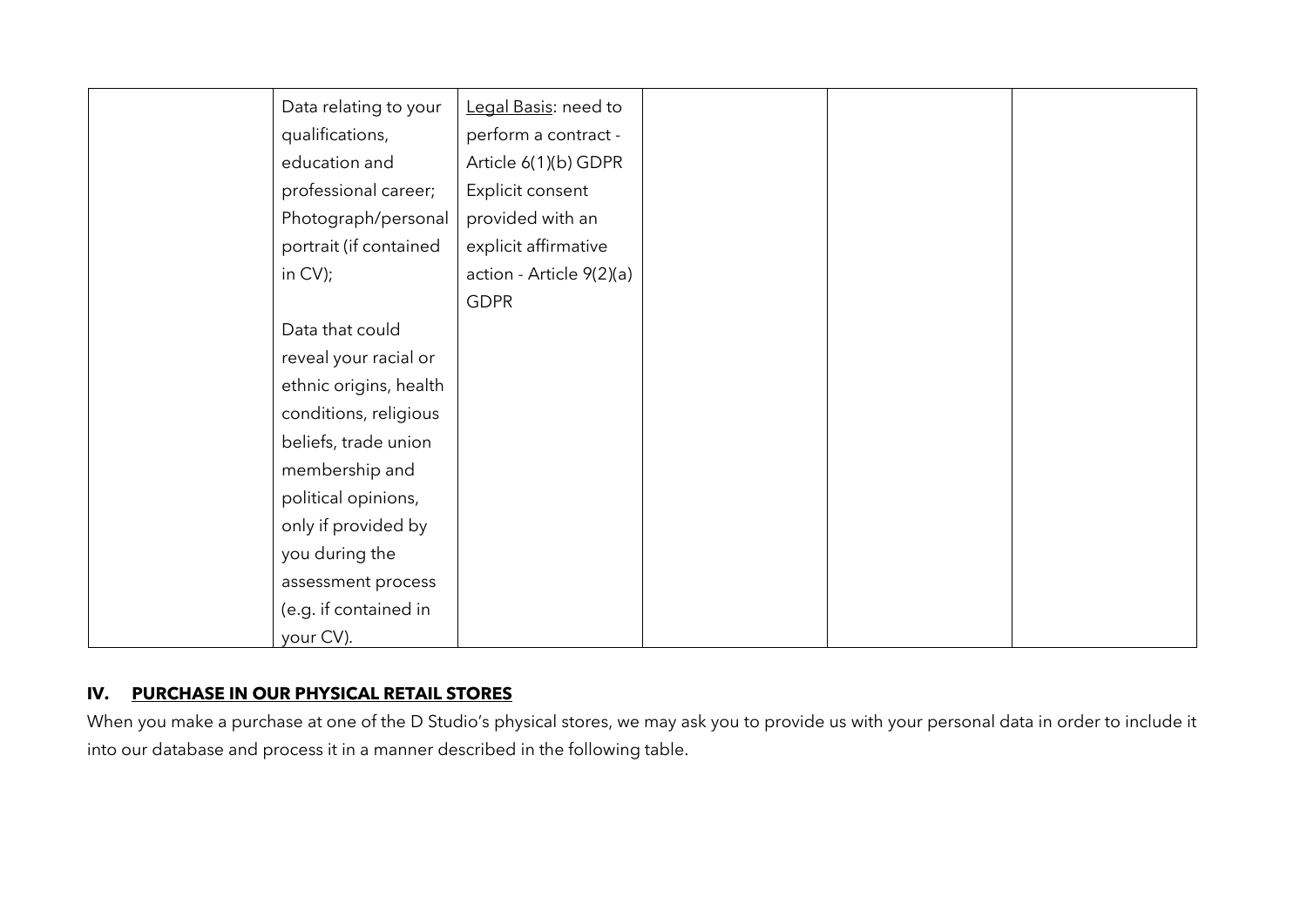| <b>Controller</b> | <b>Categories of data</b>         | <b>Purpose and legal</b> | Source of data | <b>Consequences of</b> | <b>Retention period</b> |
|-------------------|-----------------------------------|--------------------------|----------------|------------------------|-------------------------|
|                   |                                   | basis of the             |                | not providing data     |                         |
|                   |                                   | processing               |                |                        |                         |
| <b>D</b> Studio   | information<br>Personal<br>(name, | Performance of the       | Data subject   | Provision necessary    | 10(ten) years after     |
|                   | surname, tax code)                | purchase                 |                | for the conclusion     | the purchase*           |
|                   |                                   | agreement                |                | of the purchase. In    |                         |
|                   | Country of residence              |                          |                | case of failure, we    | *Extension              |
|                   |                                   | Legal Basis: need        |                | will not be able to    | possible if             |
|                   | Zip code and address              | to perform a             |                | deal with your         | necessary to            |
|                   |                                   | contract - Article       |                | request.               | comply with a legal     |
|                   | Contact details (e.g. phone       | $6(1)(b)$ GDPR           |                |                        | obligation or to        |
|                   | number, domicile/physical         |                          |                |                        | defend a right          |
|                   | address, e-mail address)          |                          |                |                        | before a                |
|                   |                                   |                          |                |                        | competent               |
|                   | Payment related data              |                          |                |                        | authority               |
|                   |                                   |                          |                |                        |                         |
|                   | For B2B customers:                |                          |                |                        |                         |
|                   | Profession, e-mail address,       |                          |                |                        |                         |
|                   | work e-mail address, work         |                          |                |                        |                         |
|                   | telephone number, name of the     |                          |                |                        |                         |
|                   | company/business/organisation     |                          |                |                        |                         |
|                   | you work for.                     |                          |                |                        |                         |
|                   |                                   |                          |                |                        |                         |
|                   | Invoice data                      |                          |                |                        |                         |
|                   |                                   |                          |                |                        |                         |
|                   | Payment related data              |                          |                |                        |                         |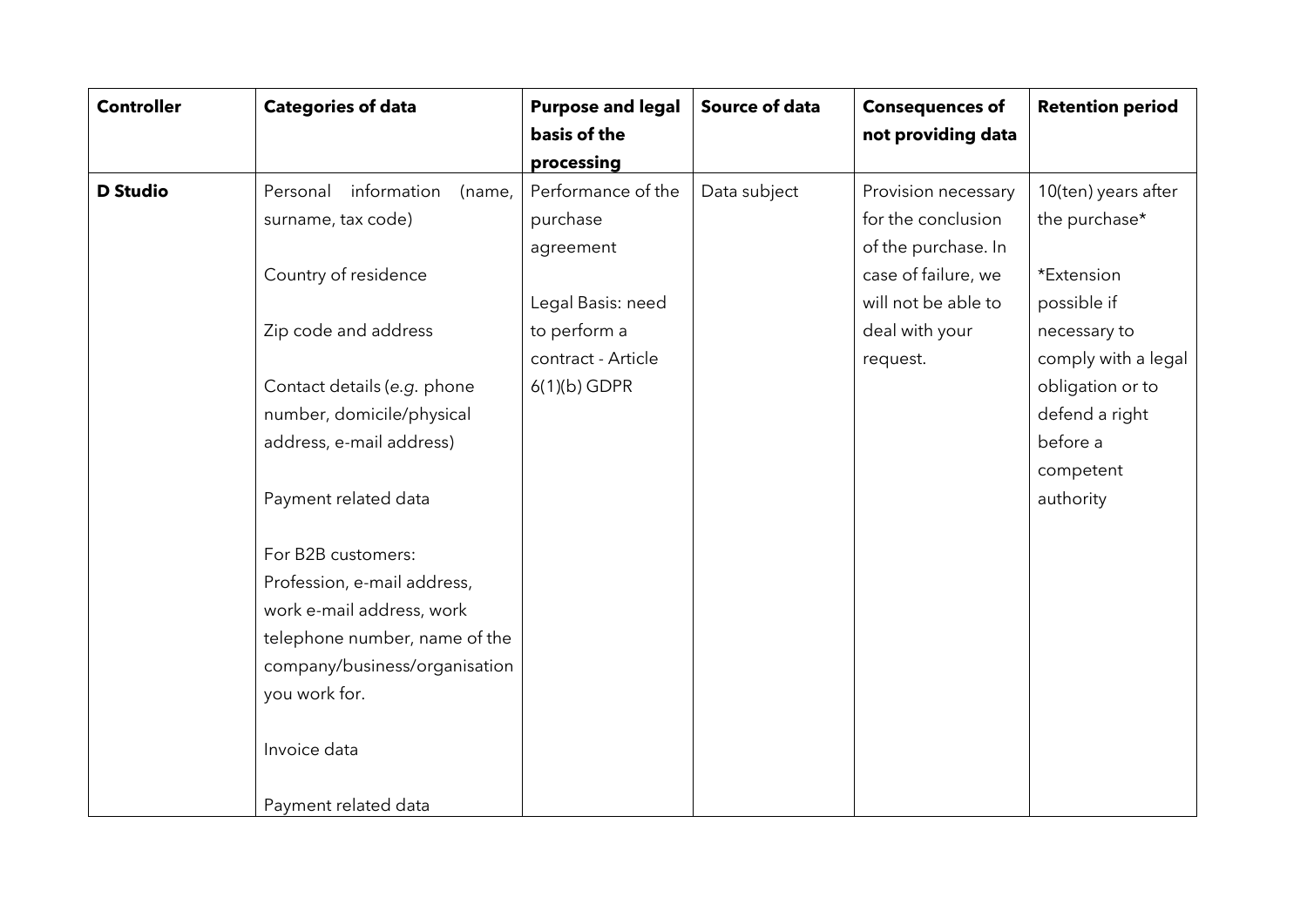### **V. MARKETING ACTIVITIES RELATING TO SIMILAR PRODUCTS**

.

This paragraph describes how your personal data can be processed by D Studio for marketing purposes relating to products similar to those you have purchased. Pursuant to the applicable legislation, those processing activities do not need your consent but are based on the legitimate interest of the controller. Anyway, you always have the right to object to the processing pursuant to Article 21 GDPR.

| <b>Controller</b> | <b>Categories of data</b> | <b>Purpose and legal</b><br>basis of the | Source of data | <b>Consequences of</b><br>not providing data | <b>Retention period</b> |
|-------------------|---------------------------|------------------------------------------|----------------|----------------------------------------------|-------------------------|
|                   |                           | processing                               |                |                                              |                         |
| <b>D</b> Studio   | For both B2C and          | Marketing activities                     | Data subject   | N/A                                          | 7 (seven) years from    |
|                   | <b>B2B</b> customers      | (i.e. newsletter,                        |                |                                              | the last purchase*      |
|                   |                           | promotional                              |                |                                              |                         |
|                   | Personal information      | communications via                       |                |                                              | *Extension possible if  |
|                   | (name, surname)           | e-mail) relating to                      |                |                                              | necessary to comply     |
|                   | E-mail address, work      | products similar to                      |                |                                              | with a legal            |
|                   | e-mail address            | those you purchases                      |                |                                              | obligation or to        |
|                   |                           |                                          |                |                                              | defend a right before   |
|                   |                           | Legal Basis:                             |                |                                              | a competent             |
|                   |                           | legitimate interest of                   |                |                                              | authority;              |
|                   |                           | the controller* -                        |                |                                              |                         |
|                   |                           | Article 6(1)(f) GDPR                     |                |                                              |                         |
|                   |                           | and Article 130(4)                       |                |                                              |                         |
|                   |                           | Legislative Decree n.                    |                |                                              |                         |
|                   |                           | 196/2003                                 |                |                                              |                         |
|                   |                           |                                          |                |                                              |                         |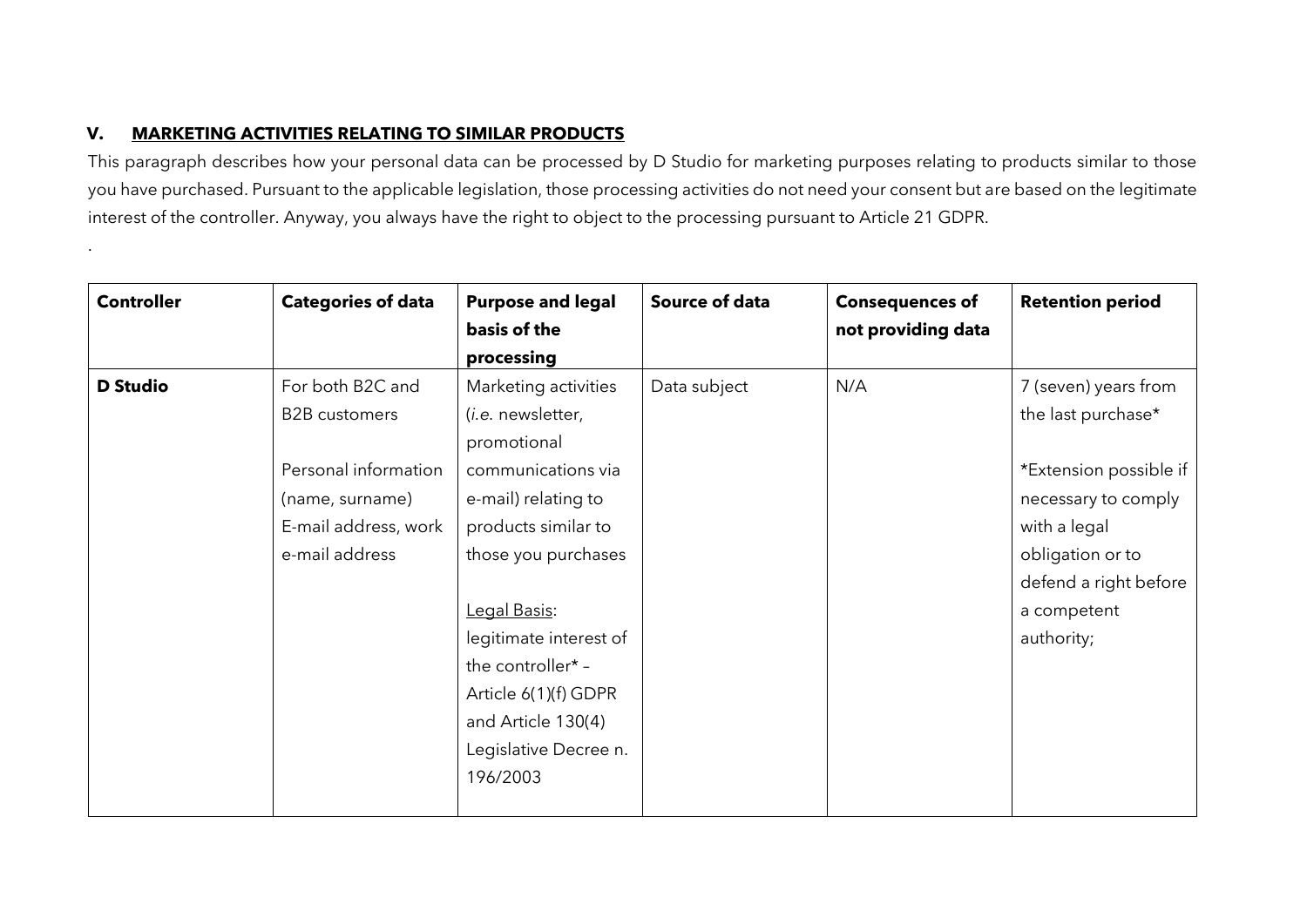|  | *Opt-out always |  |  |
|--|-----------------|--|--|
|  | granted         |  |  |

#### **VI. B2C MARKETING AND PROFILING PROCESSING ACTIVITIES**

This paragraph describes how your personal data can be processed for B2C marketing and profiling purposes.

With your consent, provided either on a transactional or non-transactional website or in a physical store of D Studio personal data processed according to this paragraph will be stored on a common database within the Group held by Design Holding and may be used for engaging in marketing activities relating to D Studio branded products.

Furthermore, with your specific consent, your personal data may be used for profiling operations aimed at the realization of personalized marketing messages and/or product offerings based on your preferences (including activities and purchases concluded on the Website and in Store and possibly other data that we may correlate). Profiling can also be based on personal information collected through cookies, as better explained in the cookie policy which can be accessed through this Site.

| <b>Controllers</b>    | <b>Categories of data</b>   | <b>Purpose and legal</b>  | <b>Source of data</b> | <b>Consequences of</b> | <b>Retention period</b> |
|-----------------------|-----------------------------|---------------------------|-----------------------|------------------------|-------------------------|
|                       |                             | basis of the              |                       | not providing data     |                         |
|                       |                             | processing                |                       |                        |                         |
| <b>D</b> Studio       | information<br>Personal     | Marketing activities      | Data subject          | Impossibility to       | 7 (seven) years from    |
| <b>Design Holding</b> | surname, tax<br>(name,      | ( <i>i.e.</i> newsletter, |                       | receive marketing      | the consent*            |
|                       | code)                       | promotional               |                       | communications.        |                         |
|                       |                             | communications via        |                       |                        | *Extension possible     |
|                       | Purchase history            | e-mail, telephone,        |                       | No consequences for    | if necessary to         |
|                       |                             | sms, and ordinary         |                       | the purchase or the    | comply with a legal     |
|                       | Preferences<br>and          | mail, surveys, market     |                       | other activities on    | obligation or to        |
|                       | cluster<br>interests<br>and | searches) relating to     |                       | the website            | defend a right          |
|                       | derived data.               |                           |                       |                        |                         |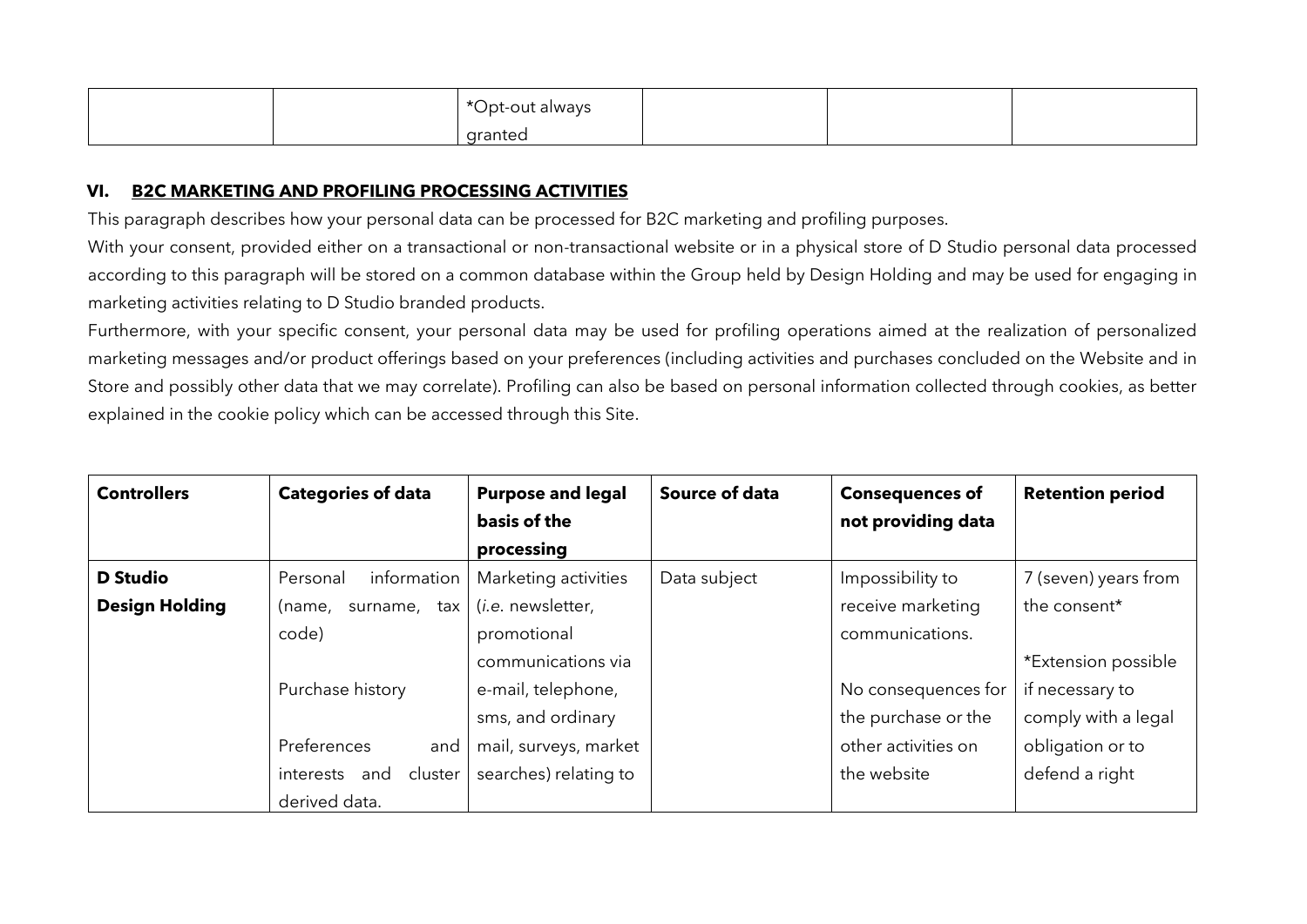|                       |                         | products, services     |              |                      | before a competent   |
|-----------------------|-------------------------|------------------------|--------------|----------------------|----------------------|
|                       | Country of residence    | and initiatives.       |              |                      | authority;           |
|                       |                         |                        |              |                      |                      |
|                       | Zip code and address    | Legal Basis: your      |              |                      |                      |
|                       |                         | consent - Article      |              |                      |                      |
|                       | Contact details (e.g.   | $6(1)(a)$ GDPR         |              |                      |                      |
|                       | phone number, e-mail    |                        |              |                      |                      |
|                       | address)                |                        |              |                      |                      |
|                       |                         |                        |              |                      |                      |
|                       | Invoice data            |                        |              |                      |                      |
|                       |                         |                        |              |                      |                      |
|                       | Payment data            |                        |              |                      |                      |
| <b>D</b> Studio       | information<br>Personal | Profiling activities   | Data subject | Impossibility to     | 7 (seven) years from |
| <b>Design Holding</b> | (name, surname, tax     | aimed at the           |              | receive personalized | the consent *        |
|                       | code)                   | realization of         |              | marketing            |                      |
|                       |                         | personalized           |              | communications       | *Extension possible  |
|                       | Country of residence    | marketing messages     |              | from the Group.      | if necessary to      |
|                       |                         | and/or offerings       |              |                      | comply with a legal  |
|                       | Zip code and address    | based on your          |              | No consequences for  | obligation or to     |
|                       |                         | preferences            |              | the purchase or the  | defend a right       |
|                       | Contact details (e.g.   | (including activities  |              | other activities on  | before a competent   |
|                       | phone number, e-mail    | and purchases done     |              | the website          | authority            |
|                       | address)                | on the Site and in     |              |                      |                      |
|                       |                         | Store) and relating to |              |                      |                      |
|                       | Invoice data            | branded products       |              |                      |                      |
|                       |                         | Legal Basis: your      |              |                      |                      |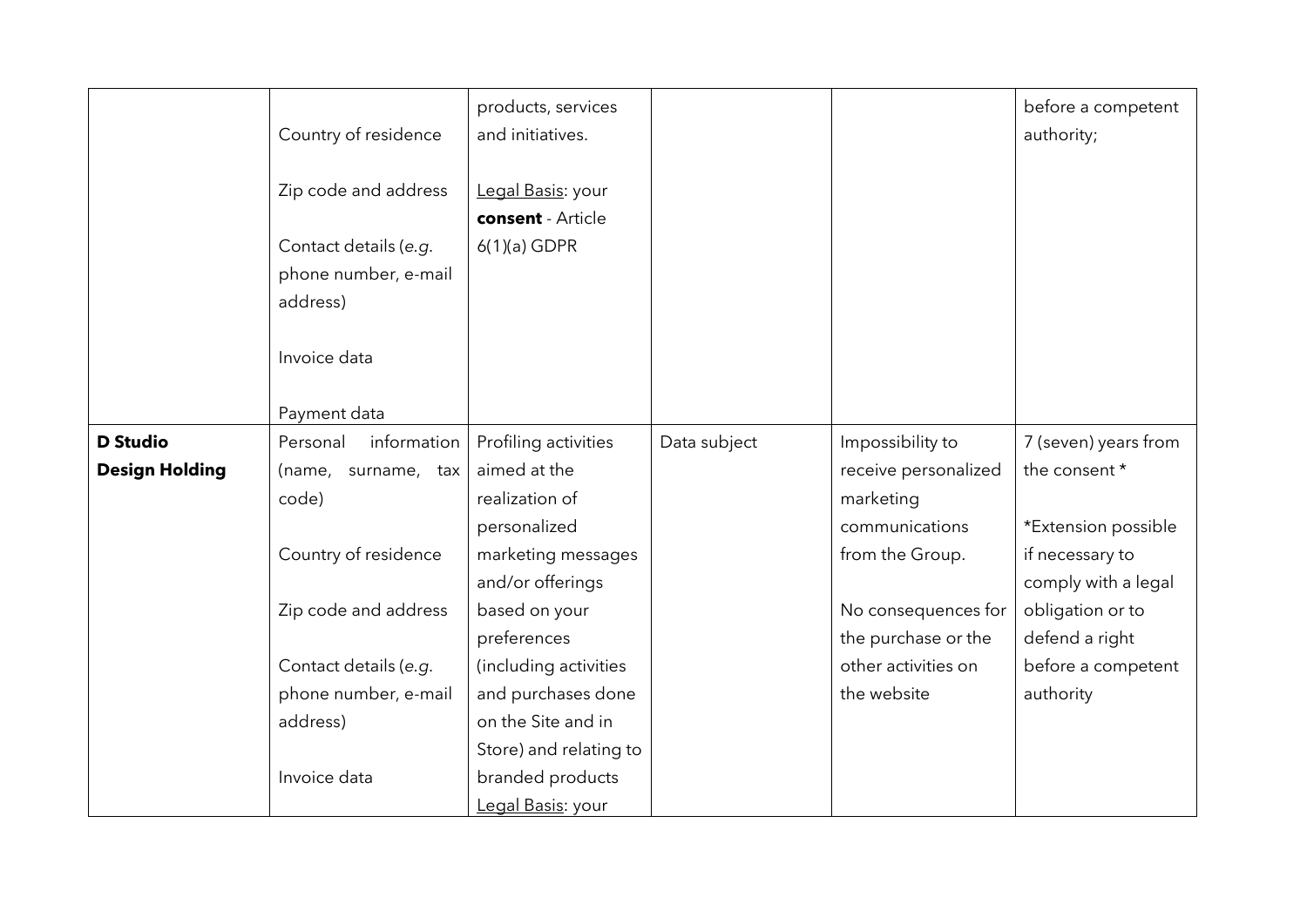| Payment data           | consent - Article |  |  |
|------------------------|-------------------|--|--|
|                        | $6(1)(a)$ GDPR    |  |  |
| Your preferences and   |                   |  |  |
| interests.             |                   |  |  |
|                        |                   |  |  |
| Your previous          |                   |  |  |
| purchases and          |                   |  |  |
| activities on the Site |                   |  |  |
| and in Store           |                   |  |  |
|                        |                   |  |  |
| Your belonging to      |                   |  |  |
| specific clusters      |                   |  |  |
| identified by          |                   |  |  |
| age/gender/profession  |                   |  |  |
|                        |                   |  |  |

### **VII. B2B MARKETING AND PROFILING PROCESSING ACTIVITIES**

This paragraph describes the processing activities of personal data that we carry out with regard to employees, collaborators, representatives, owners or accounts in any capacity of our B2B customers (companies, professional firms and sole professionals).

| <b>Controller</b>        | <b>Categories of data</b>                            | <b>Purpose and legal</b><br>basis of the | <b>Source of data</b> | <b>Consequences of</b><br>not providing | <b>Retention period</b> |
|--------------------------|------------------------------------------------------|------------------------------------------|-----------------------|-----------------------------------------|-------------------------|
|                          |                                                      | processing                               |                       | data                                    |                         |
| <b>Joint Controllers</b> | Personal information (name of   Marketing activities |                                          | Data subject          | Impossibility to                        | 7 (seven) years         |
| (DH Group                | the                                                  | ( <i>i.e.</i> newsletter,                |                       | receive marketing                       | from the consent*       |
| companies)               |                                                      | promotional                              |                       | communications.                         |                         |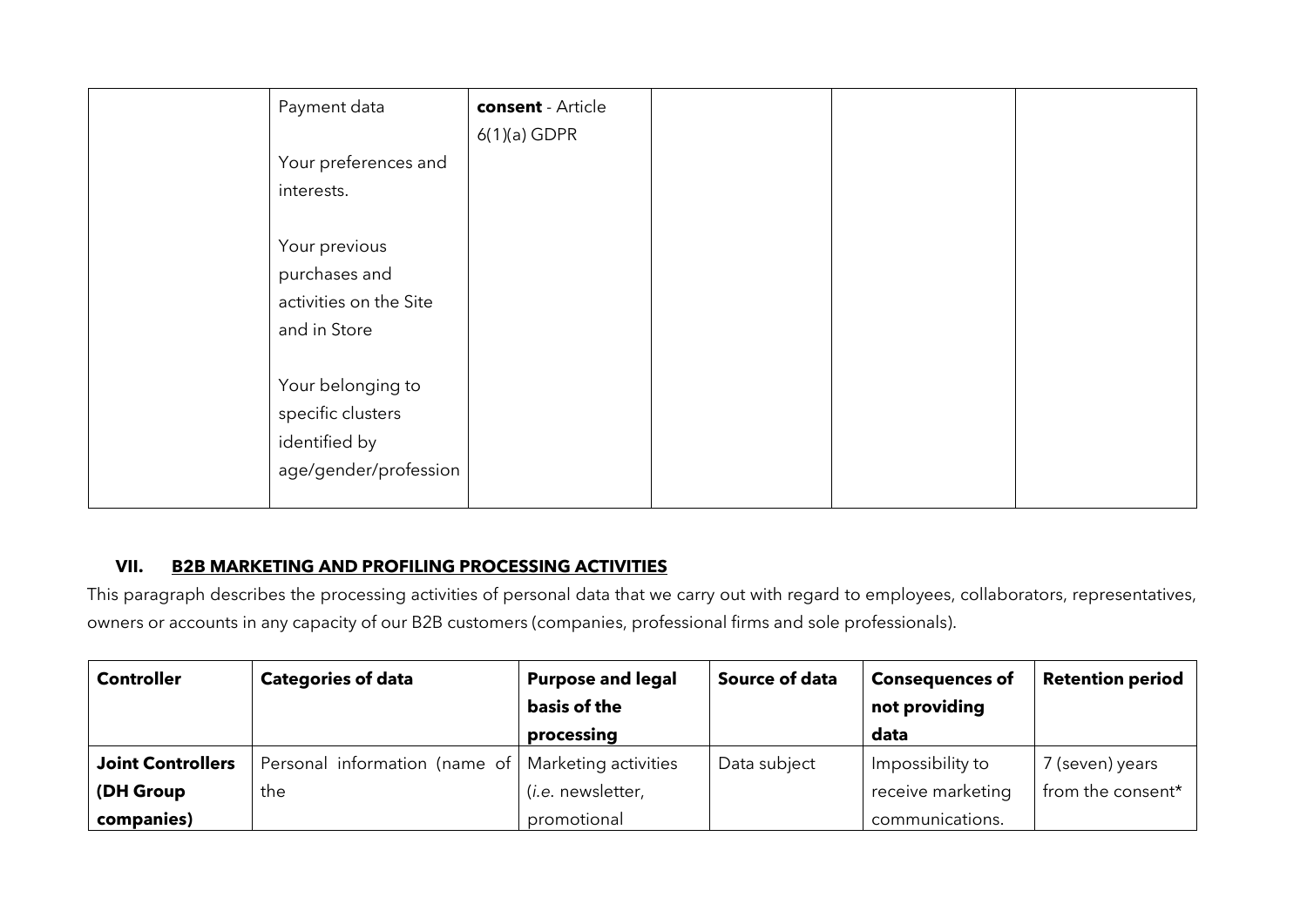|                             | company/business/organisation | communications via e- | Organisations       |                      | *Extension          |
|-----------------------------|-------------------------------|-----------------------|---------------------|----------------------|---------------------|
| you work for, tax code)     |                               | mail, telephone, sms, | that manage fairs   | No consequences      | possible if         |
|                             |                               | and ordinary mail,    | and events in       | for the purchase or  | necessary to        |
| Purchase history.           |                               | surveys, market       | which we have       | the other activities | comply with a       |
|                             |                               | searches) relating to | taken part<br>as    | on the website       | legal obligation or |
|                             | Preferences and interests and | branded products,     | exhibitors,         |                      | to defend a right   |
| cluster derived data.       |                               | services and          | subject to the      |                      | before a            |
|                             |                               | initiatives.          | prior consent of    |                      | competent           |
| Country of residence        |                               |                       | the data subject    |                      | authority;          |
|                             |                               | Legal Basis: your     | to the disclosure   |                      |                     |
| Zip code and address        |                               | consent - Article     | of personal data    |                      |                     |
|                             |                               | $6(1)(a)$ GDPR        | third parties<br>to |                      |                     |
| Contact details (e.g. phone |                               |                       | for the purpose     |                      |                     |
| number, e-mail address)     |                               |                       | sending<br>of       |                      |                     |
|                             |                               |                       | promotional         |                      |                     |
| Invoice data                |                               |                       | for<br>messages     |                      |                     |
|                             |                               |                       | marketing           |                      |                     |
| Payment data                |                               |                       | purposes;           |                      |                     |
|                             |                               |                       |                     |                      |                     |
|                             |                               |                       | Social networks     |                      |                     |
|                             |                               |                       | to which you are    |                      |                     |
|                             |                               |                       | subscribed,         |                      |                     |
|                             |                               |                       | subject to your     |                      |                     |
|                             |                               |                       | prior consent       |                      |                     |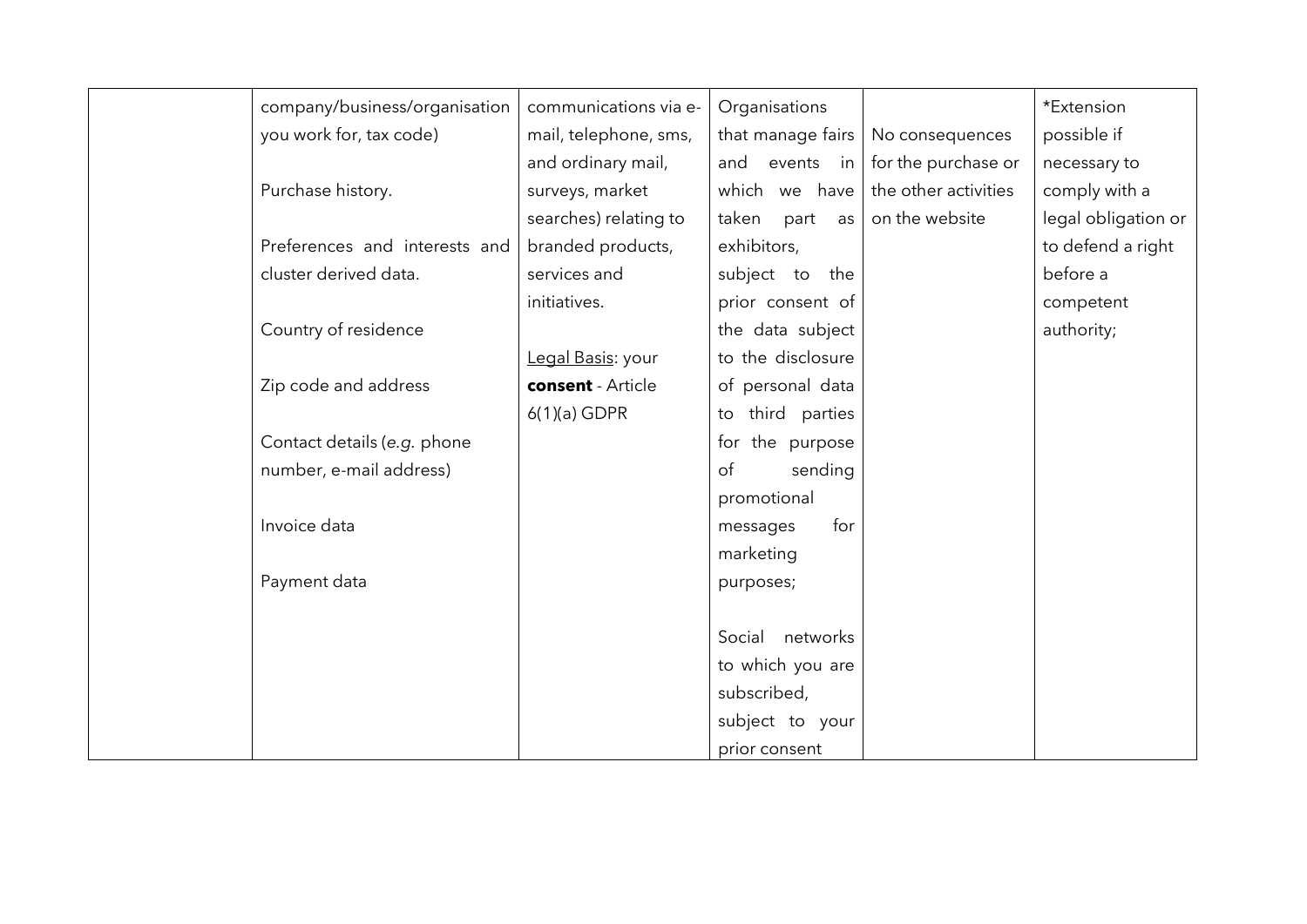| <b>Joint Controllers</b> | Personal information (name of | Profiling activities   | Data subject                | Impossibility to     | 7 (seven) years     |
|--------------------------|-------------------------------|------------------------|-----------------------------|----------------------|---------------------|
| (DH Group                | the                           | aimed at the           |                             | receive marketing    | from the consent*   |
| <b>Companies)</b>        | company/business/organisation | realization of         | Organisations               | communications.      |                     |
|                          | you work for, tax code)       | personalized           | that manage fairs           |                      | *Extension          |
|                          |                               | marketing messages     | and events<br>$\mathsf{in}$ | No consequences      | possible if         |
|                          | Purchase history.             | and/or offerings       | which we have               | for the purchase or  | necessary to        |
|                          |                               | based on your          | taken<br>part<br>as         | the other activities | comply with a       |
|                          | Preferences and interests.    | preferences            | exhibitors,                 | on the website       | legal obligation or |
|                          |                               | (including activities  | subject to the              |                      | to defend a right   |
|                          | Country of residence          | and purchases done     | prior consent of            |                      | before a            |
|                          |                               | on the Site and in     | the data subject            |                      | competent           |
|                          | Zip code and address          | Store) and relating to | to the disclosure           |                      | authority;          |
|                          |                               | branded products       | of personal data            |                      |                     |
|                          | Contact details (e.g. phone   | Legal Basis: your      | third parties<br>to         |                      |                     |
|                          | number, e-mail address)       | consent - Article      | for the purpose             |                      |                     |
|                          |                               | $6(1)(a)$ GDPR         | of<br>sending               |                      |                     |
|                          | Invoice data                  |                        | promotional                 |                      |                     |
|                          |                               |                        | for<br>messages             |                      |                     |
|                          | Payment data                  |                        | marketing                   |                      |                     |
|                          |                               |                        | purposes;                   |                      |                     |
|                          |                               |                        |                             |                      |                     |
|                          |                               |                        | networks<br>Social          |                      |                     |
|                          |                               |                        | to which you are            |                      |                     |
|                          |                               |                        | subscribed,                 |                      |                     |
|                          |                               |                        | subject to your             |                      |                     |
|                          |                               |                        | prior consent               |                      |                     |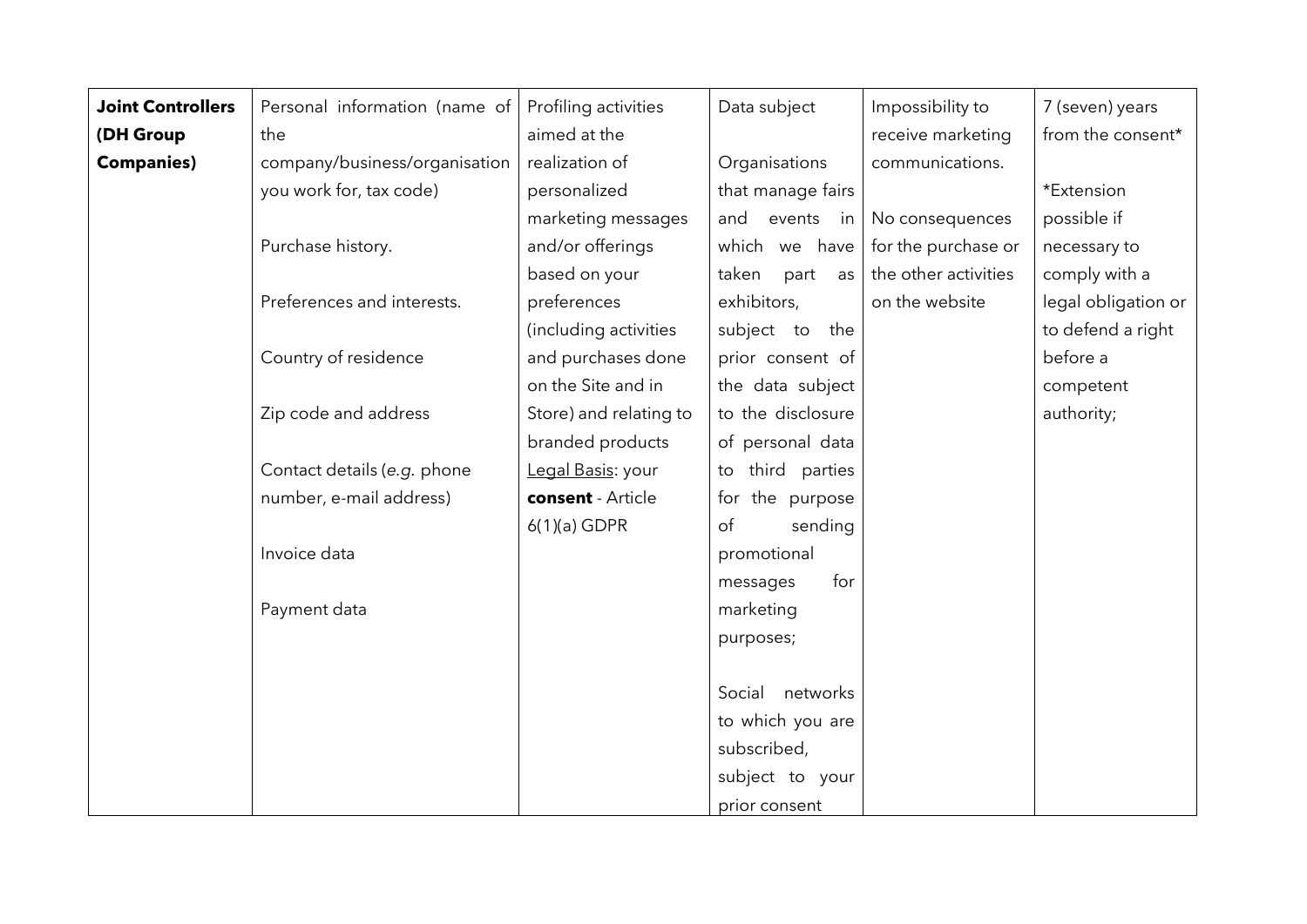#### **VIII. PLUG-INS AND INTERACTIONS WITH SOCIAL NETWORKS**

The Site may interactions with third parties websites (*e.g.* the other companies of the Group) and social networks (e.g. Facebook, Instagram, LinkedIn) through hyperlink, sharing button, social plug-in and other similar instruments.

By accessing one of the areas of the Site equipped with this type of tool, the Internet browser will connect the data subjects (either consumers or business data subjects) directly to the servers of the third-party websites in question, thus transferring their personal data to the providers of those Websites.

Depending on the specific agreements in place with the providers of such third-party websites, D Studio may act as autonomous controller or joint controllers with respect to such data transfers. With regard to the methods of privacy protection and processing of personal data collected by the operators of third- party websites with which the interactions described above occur, please refer to the relevant websites.

#### **IX. BROWSING DATA AND COOKIES**

When a user (either acting as a consumer or as a business user) visits the Site, the controllers may collect the following browsing information:

- Technical information, including IP address;
- Information about the devices used by users, browser and operating systems, etc.
- Information about navigation on the Site, including URLs of the pages visited and activities that are performed on the page, dates and times of navigation, time spent, clickstream.

This information is collected for the proper operation, management, maintenance and improvement of the Site, as well as to ensure that users' browsing is safe and to be able to establish liability in the event of security breaches. They may also be used to allow us to obtain statistics on the use of the Website with the possibility of analyzing the data also in aggregate form and to carry out profiling activities.

Users are always free to decide whether to provide the controllers with their browsing data, for example by choosing to disable cookies through the settings of their browsers. However, refusal to provide information necessary for navigation purposes may make it impossible to carry out activities strictly related to navigation itself and, therefore, also to consult and interact with the Website.

We keep these data only for the time strictly necessary for the purposes for which they are collected.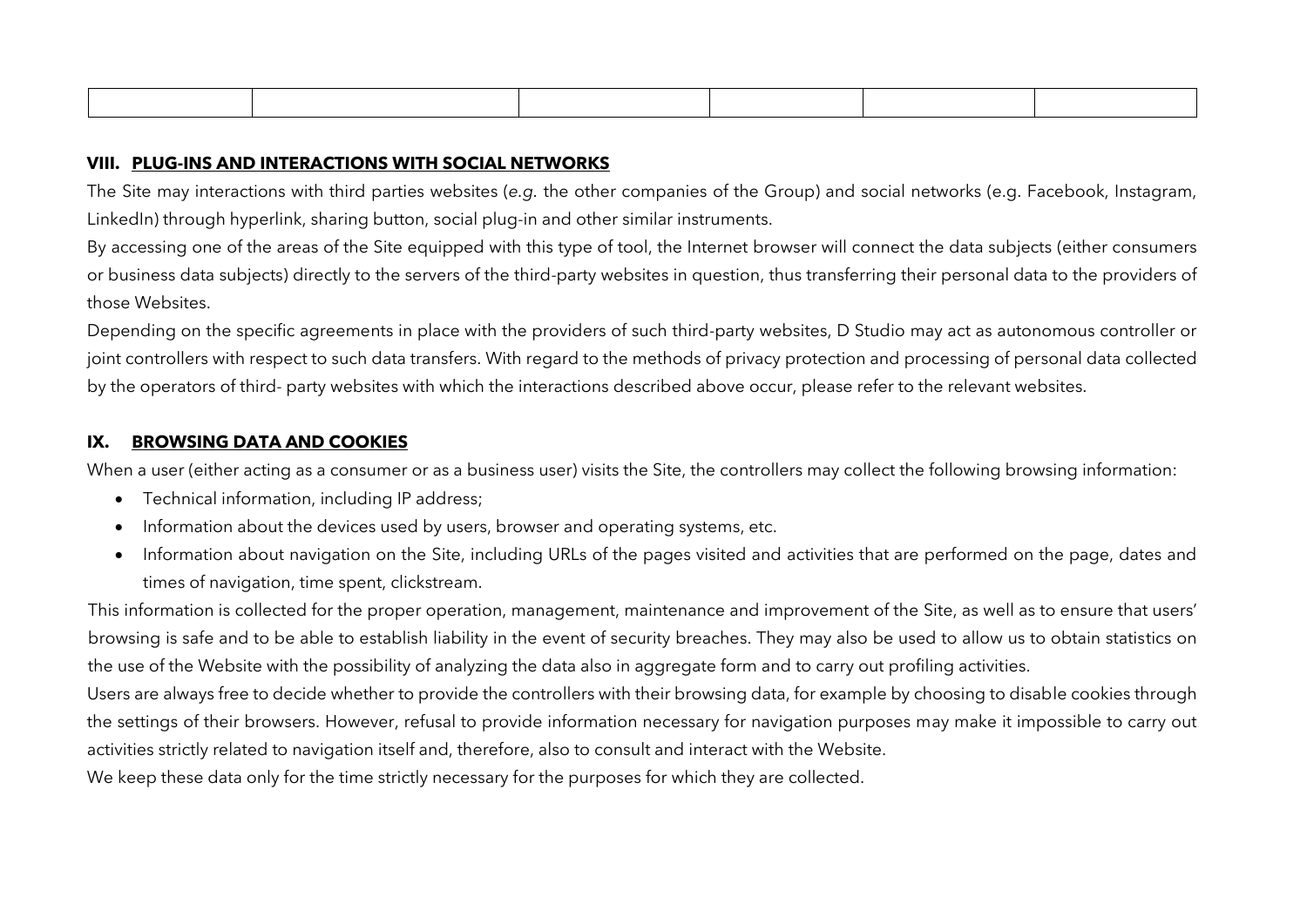Through the Website, navigation data is collected through the use of cookies. To learn more about how cookies work, and how to activate and deactivate them, please consult our cookie policy which is accessible through this Site.

#### **X. ADMINISTRATIVE AND SECURITY PURPOSES**

This paragraph describes the processing operations carried out by Design Holding for the purpose of storing your Personal Data in the Group CRM Database for administrative purposes, including purposes aimed at ensuring the same level of network and information security.

| <b>Controllers</b>    | <b>Categories of data</b>                                          | <b>Purpose and legal</b><br>basis of the<br>processing                                                                                                                                                                                                                                                                                                    | Source of data | <b>Consequences of</b><br>not providing data | <b>Retention period</b>                                                                                               |
|-----------------------|--------------------------------------------------------------------|-----------------------------------------------------------------------------------------------------------------------------------------------------------------------------------------------------------------------------------------------------------------------------------------------------------------------------------------------------------|----------------|----------------------------------------------|-----------------------------------------------------------------------------------------------------------------------|
| <b>Design Holding</b> | Personal data<br>collected according<br>to the above<br>paragraphs | Storing your Personal<br>Data in the Group<br>CRM Database for<br>administrative<br>purposes, including<br>purposes aimed at<br>ensuring the same<br>level of network and<br>information security<br>to all Personal Data<br>individually collected<br>by the companies of<br>the Group<br>Legal Basis:<br>legitimate interest of<br>the companies of the | Data subject   | N/A                                          | The data will not be<br>stored for a period of<br>time exceeding<br>those indicated in<br>the precedent<br>paragraphs |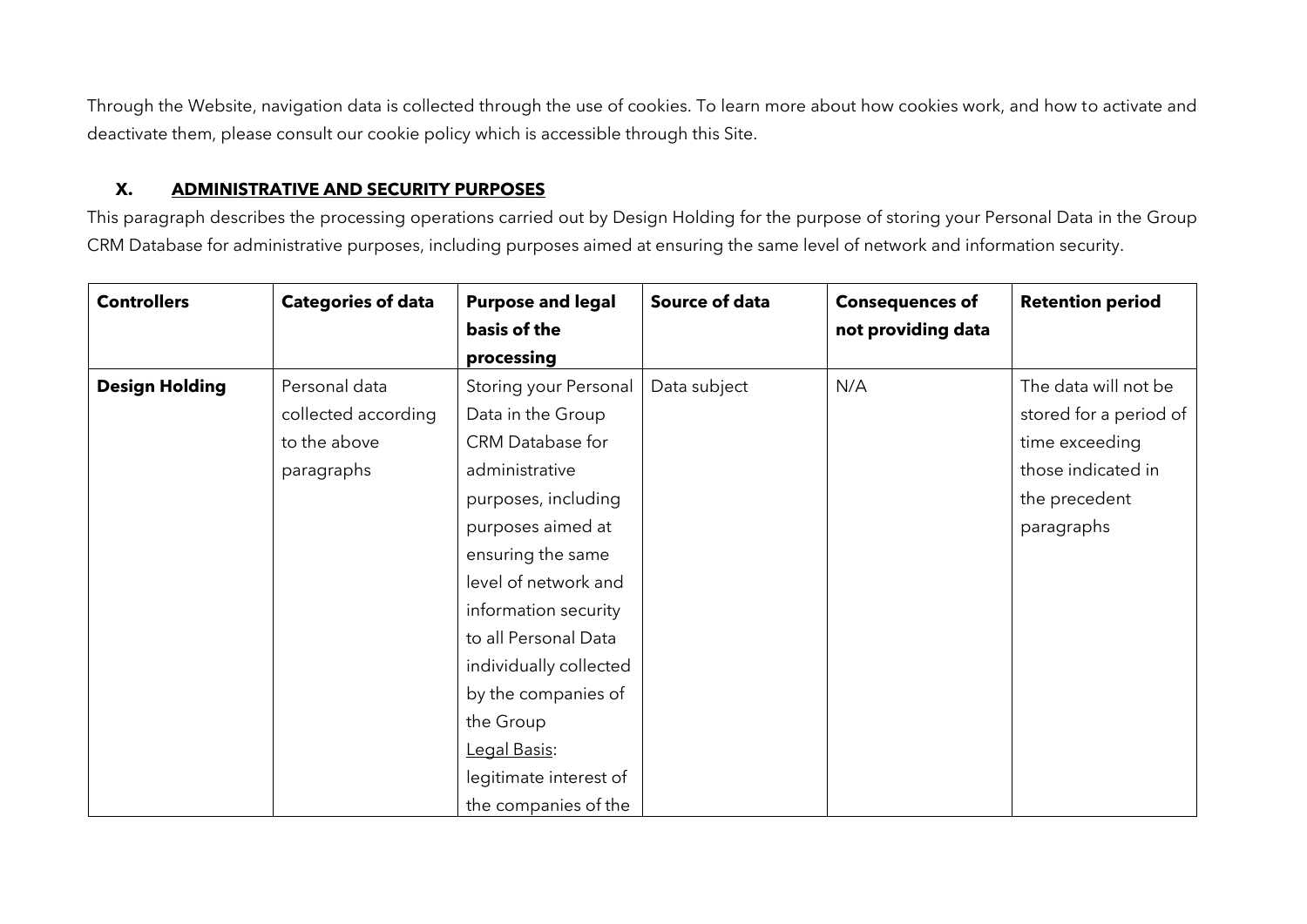|  | Group - Article 6(1)(f)<br>. |  |  |
|--|------------------------------|--|--|
|  | <b>GDPR</b>                  |  |  |

### **XI. WHEN YOU DIRECTLY CONTACT THE CONTROLLERS**

This paragraph describes the processing activities carried out by D Studio, Design Holding and the Joint Controllers for the purpose of dealing with your requests made when you contact us through the relevant contact channel provided through the Website.

| <b>Controllers</b>       | <b>Categories of data</b> | <b>Purpose and legal</b> | Source of data | <b>Consequences of</b> | <b>Retention period</b> |
|--------------------------|---------------------------|--------------------------|----------------|------------------------|-------------------------|
|                          |                           | basis of the             |                | not providing data     |                         |
|                          |                           | processing               |                |                        |                         |
| <b>D</b> Studio          | Personal information      | Deal with and            | Data subject   | Impossibility to deal  | Time necessary to       |
| <b>Design Holding</b>    | (e.g. name, surname)      | provide a feedback       |                | with your requests     | deal with and           |
| <b>Joint Controllers</b> |                           | to your requests         |                |                        | provide a feedback      |
| (DH Group                | Contact details (e.g.     |                          |                |                        | to your requests*       |
| <b>Companies)</b>        | e-mail address,           | Legal Basis: consent     |                |                        |                         |
|                          | phone number,             | (provided with a         |                |                        | *Extension possible if  |
|                          | postal address)           | clear affirmative        |                |                        | necessary to comply     |
|                          |                           | action while             |                |                        | with a legal            |
|                          | Information               | contacting us            |                |                        | obligation or to        |
|                          | contained in your         | seeking information)     |                |                        | defend a right before   |
|                          | request and               | - Article 6(1)(a) GDPR   |                |                        | a competent             |
|                          | provided to the           |                          |                |                        | authority               |
|                          | controllers               |                          |                |                        |                         |

## **XII. COMPLY WITH LEGAL OBLIGATIONS AND EXERCISE OF RIGHTS BEFORE COMPETENT AUTHORITIES**

This paragraph describes the processing operations carried out by D Studio, Design Holding and the Joint Controllers for the purpose of exercise of their rights before a competent authority or to comply with legal obligations imposed on them.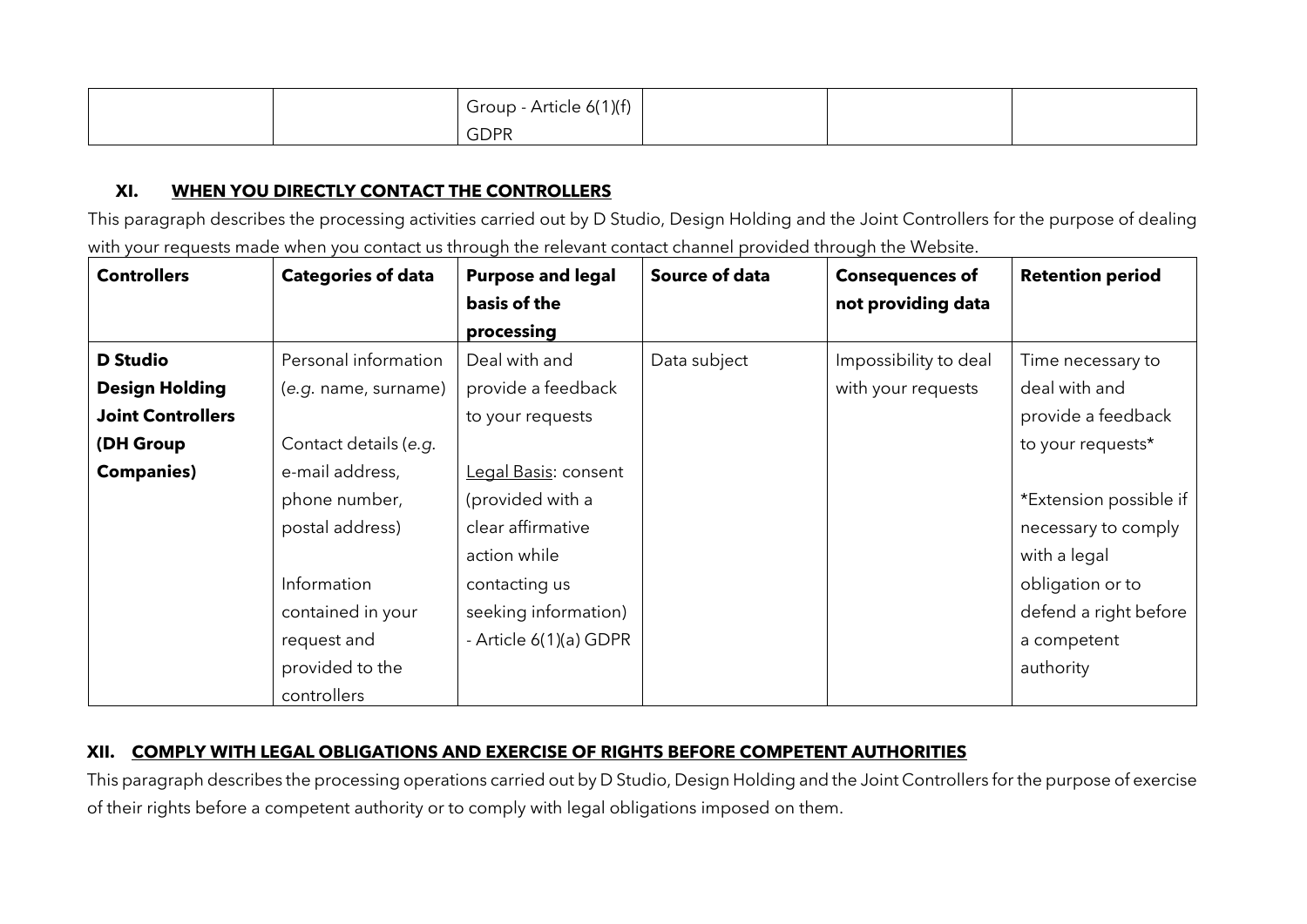| <b>Controllers</b>       | <b>Categories of data</b> | <b>Purpose and legal</b> | <b>Source of data</b> | <b>Consequences of</b> | <b>Retention period</b> |
|--------------------------|---------------------------|--------------------------|-----------------------|------------------------|-------------------------|
|                          |                           | basis of the             |                       | not providing data     |                         |
|                          |                           | processing               |                       |                        |                         |
| <b>D</b> Studio          | Personal data             | Exercise and/or          | Data subject          | N/A                    | Time necessary for      |
| <b>Design Holding</b>    | collected according       | defence of a right       |                       |                        | the purpose of          |
| <b>Joint Controllers</b> | to the precedent          | before a competent       |                       |                        | exercise and/or         |
| (DH Group                | paragraphs and            | authority (e.g.          |                       |                        | defend the specific     |
| <b>Companies)</b>        | other data that can       | judicial,                |                       |                        | right involved*         |
|                          | be suitable for the       | administrative)          |                       |                        |                         |
|                          | specific intended         |                          |                       |                        | Extension possible if   |
|                          | purpose                   | Legal Basis:             |                       |                        | necessary to comply     |
|                          |                           | legitimate interest of   |                       |                        | with a legal            |
|                          |                           | the controller -         |                       |                        | obligation or to        |
|                          |                           | Article 6(1)(f) GDPR     |                       |                        | defend a right before   |
|                          |                           |                          |                       |                        | a competent             |
|                          |                           |                          |                       |                        | authority               |
| <b>D</b> Studio          | Personal data             | Compliance with a        | Data subject          | N/A                    | Time necessary for      |
| <b>Design Holding</b>    | collected according       | legal obligation         |                       |                        | the purpose of          |
| <b>Joint Controllers</b> | to the precedent          |                          |                       |                        | complying with the      |
| (DH Group                | paragraphs and            | Legal Basis: need to     |                       |                        | legal obligation        |
| <b>Companies)</b>        | other data that can       | comply with a legal      |                       |                        | concerned               |
|                          | be suitable for the       | obligation - Article     |                       |                        |                         |
|                          | specific intended         | $6(1)(c)$ GDPR           |                       |                        |                         |
|                          | purpose.                  |                          |                       |                        |                         |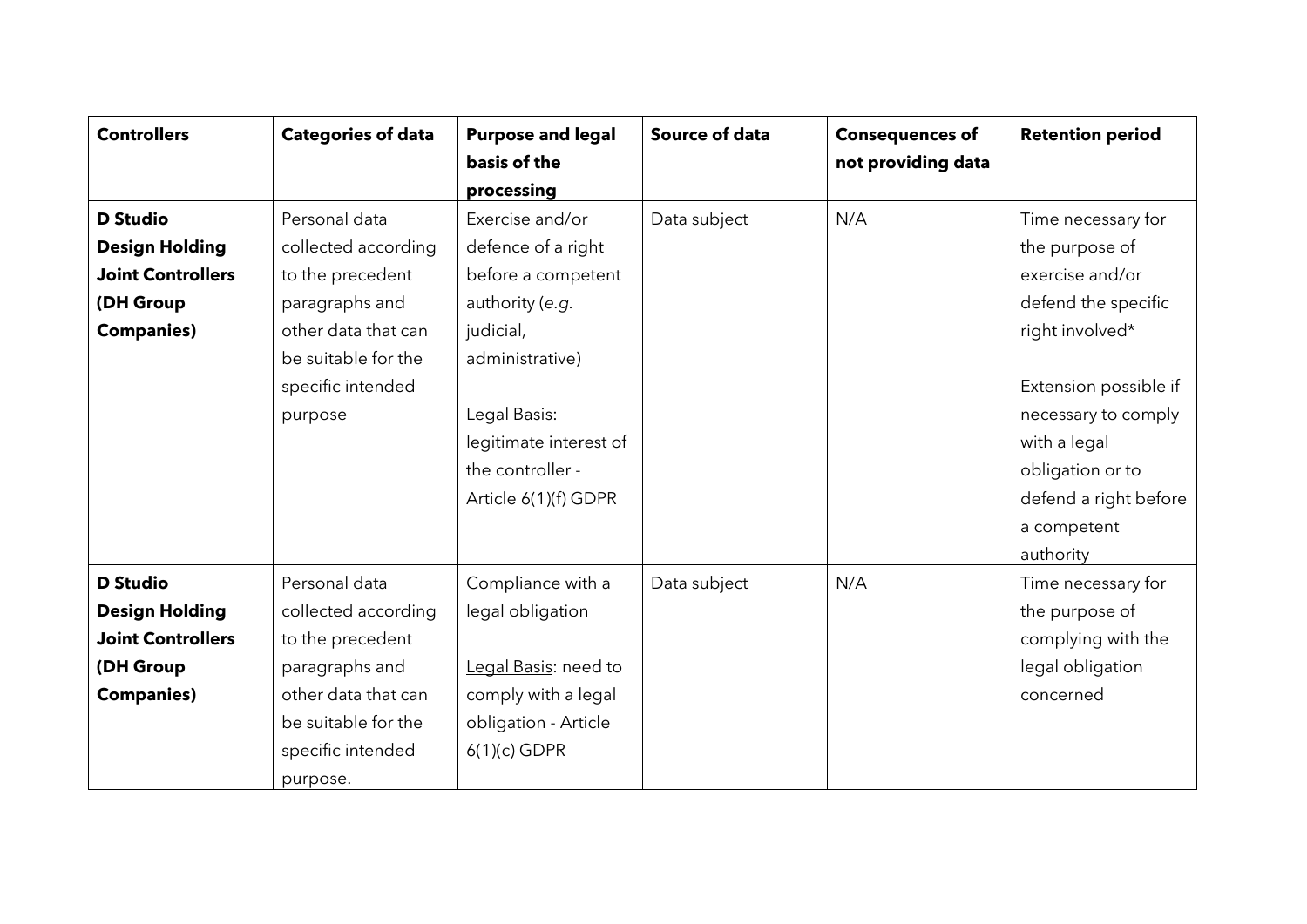### **4. WHO YOUR PERSONAL MAY BE DISCLOSED TO**

When necessary for the purposes described in this Notice, your personal data may be disclosed to third parties as shown in this paragraph.

### **a) Data processors**

D Studio, the Joint Controllers and Design Holding, where applicable, have appointed third parties for the provision of services relating to the Site (*e.g.* webmaster, IT consultant and system integrator, e-commerce platform, CRM marketing platform, customer care service provider). Such third parties will process your personal data on behalf and under the instructions of D Studio, Design Holding or the Joint Controllers pursuant to Article 28 GDPR.

These subjects have been selected among professionals who guarantee the implementation of appropriate technical and organizational measures, so that the processing is always carried out in compliance with applicable legislation and ensuring the protection of data subjects' rights.

## **b) Other third parties**

Your personal data might be disclosed to other third parties that would process it as autonomous controllers, such as:

- Carriers of products purchased through the Website.
- Providers of payment services or payment gateways/platforms used to purchase products through the Website (*e.g.* PayPal, credit card service providers, banks, financial intermediaries etc.).
- Third parties in the context of any mergers/acquisitions that may involve the Group, to the extent strictly necessary for the purposes of the transaction based on a legitimate interest, and in any event to the extent permitted by the applicable law.
- Professionals such as lawyers, auditors or accountants.
- Third parties such as judicial and/or administrative authorities, law enforcement agencies where necessary for the exercise or protection of rights of D Studio and/or, where applicable, Design Holding as well as to comply with statutory obligations.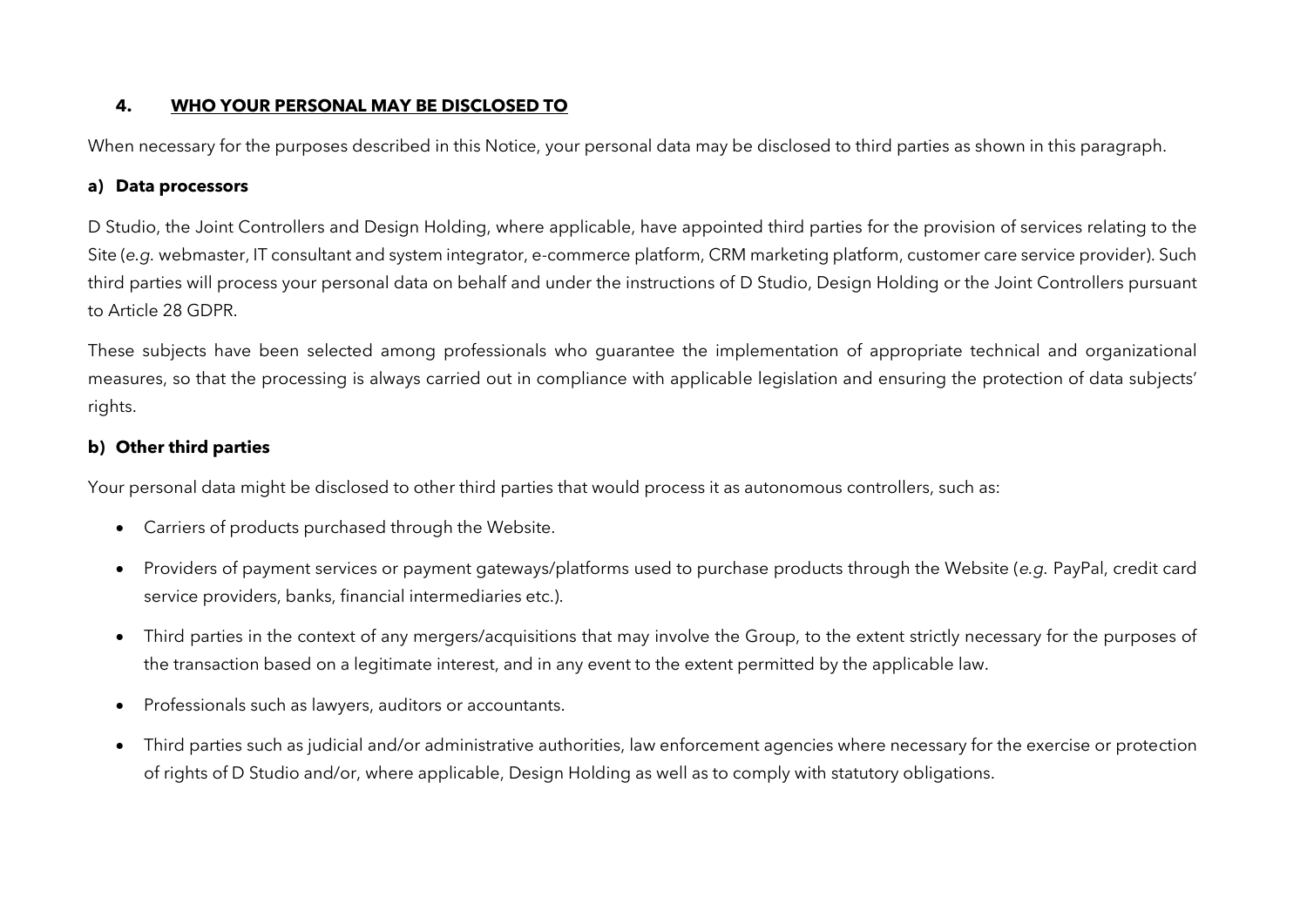You may request more detailed information on those subjects to whom your personal may be disclosed by contacting us as indicated in the paragraph "How to contact the controllers".

### **5. TRANSFER OF PERSONAL DATA OUTSIDE THE EEA**

For the purposes of the processing described in this Notice, your personal data may be transferred to countries outside the European Economic Area ("EEA"), which includes all Member States of European Union, Norway, Liechtenstein, and Iceland.

If that is the case, we ensure that all possible transfers outside the EEA will be made in such a way as to guarantee the full protection of your rights and freedoms. Namely, with regard to the third country to which the data is transferred, if no adequacy decision has been taken by the European Commission, the data transfers will be carried out by relying on an appropriate safeguard pursuant to Article 46 GDPR. Furthermore, a data transfer impact assessment considering the relevant legislation of the third country concerned will be always carried out in order to determine if your data would be actually protected in case of transfer outside EEA or if further security measures are necessary. Please note that Japan, the United Kingdom and Switzerland, countries in which some of the Companies of the Group are established, benefit from adequacy decisions of the EU Commission and therefore your data can be shared with those jurisdictions.

### **6. YOUR RIGHTS**

In accordance with the applicable legislation, and in particular with the provisions of the GDPR and other applicable laws, your rights in relation to the personal data that we process under this Notice are the following:

- **Access**: you can obtain information about the processing of your personal data and a copy of that personal data (art. 15 GDPR);
- **Rectification**: if you believe that your personal data is inaccurate or incomplete, you may request that such data be corrected or modified by following your instructions (art. 16 GDPR);
- **Erasure**: except as provided for by applicable laws, you have the right to request the erasure of your personal data, when: (i) the data are no longer necessary for the purposes for which they were collected and processed; (ii) you withdraw your consent to the processing if processing is based on your consent; (iii) you object to the processing for direct marketing purposes or to the processing carried out for other purposes and there are no overriding legitimate grounds to continue with the processing; (iv) your data are processed unlawfully; (iv) the erasure is required by law (art. 17 GDPR); (v) you are a child and your personal data have been collected in relation to the offer of information society services directly to you;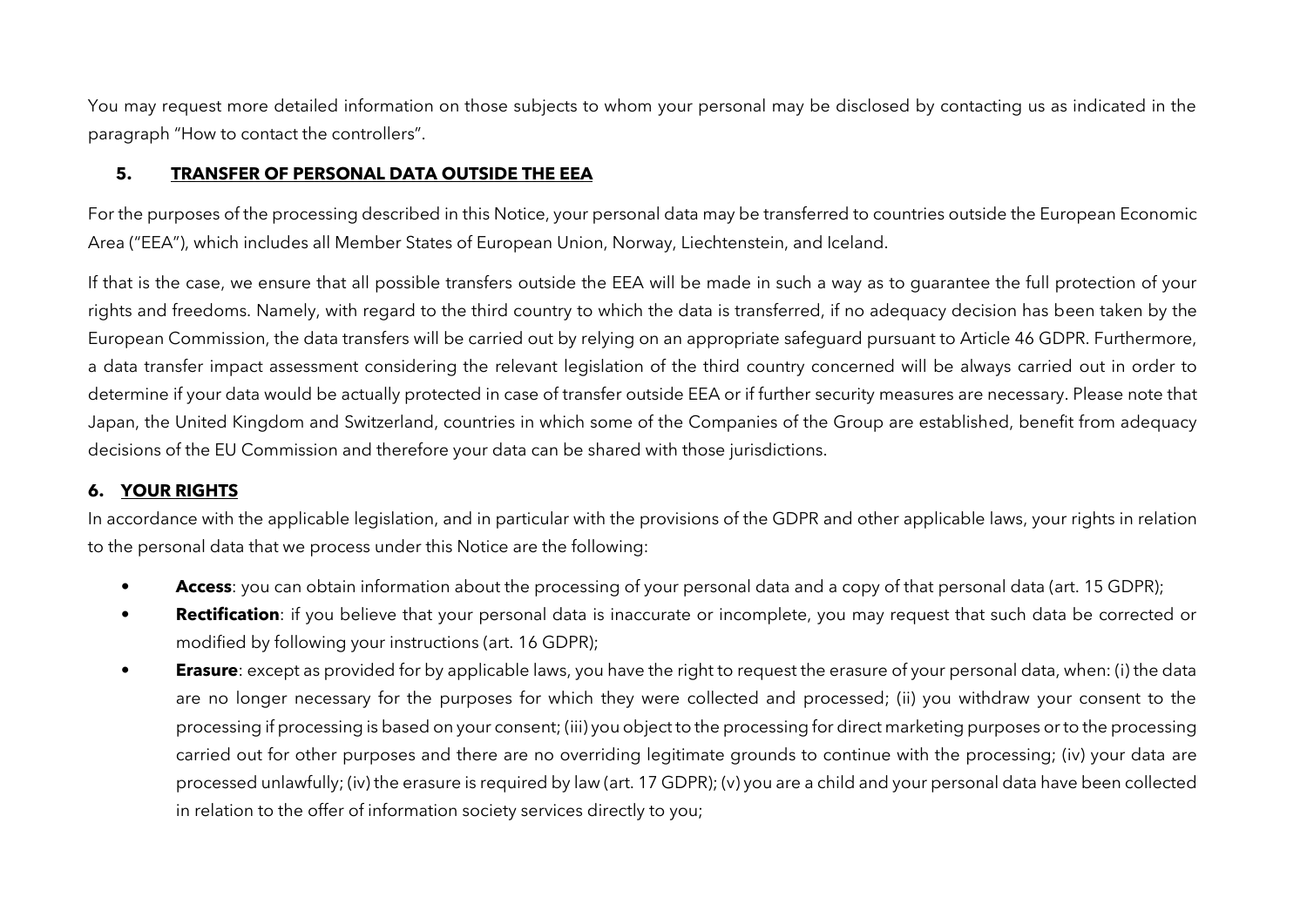- **Restriction**: you may request the restriction of the processing of your personal data where: (a) you contest the accuracy of the personal data for the period necessary to verify their accuracy; (b) the processing is unlawful and you request the restriction of their use instead of erasure; (c) the controllers no longer needs the personal data for the purposes of the processing, but you require them for the establishment, exercise or defence of legal claims; (d) you have objected to processing pursuant to Article 21(1) pending the verification whether the legitimate grounds of the controller override yours (art. 18 GDPR);
- **Object**: on grounds relating to your particular situation, you have the right to object to the processing of your personal data based on the legitimate interest of the controllers (Article 6(1)(f) GDPR) and the controllers will continue to process your data only if there are compelling legitimate grounds for the processing which override your interests, rights and or for the establishment, exercise or defence of legal claims. Your right to object to direct marketing purposes is absolute and can be exercised at any time in the manner indicated in the "How to contact the controllers" section. Your objection to processing carried out through automated means is also valid for processing carried out with traditional means (art. 21 GDPR);
- **Withdrawal of consent**: if the processing of your personal data is based on consent, you have the right to withdraw your consent at any time (art. 7 GDPR);
- **Data portability**: where the processing is based on consent or on a contract and is carried out by automated means, you have the right to obtain in a structured format, commonly used and machine-readable format the personal data you provided us with and, where technically feasible, to have them transmitted to another data controller.

#### **7. CHANGES TO THIS NOTICE**

This Notice is subject to periodic updates. To this end, we indicate the last update date at the beginning of this Notice. If you have already submitted your personal data, any change that substantially affects the processing of personal data, will be communicated to you through the appropriate channels in order to ensure that you are effectively aware of the way your data is processed, with a view to full transparency of the processing operations and full and adequate protection of your rights.

#### **8. HOW TO CONTACT THE CONTROLLERS**

To exercise your rights, and for any query or clarification on how your personal data are processed and used pursuant to this Notice, you can contact:

#### **a) for the processing operations for which D Studio act as autonomous controller:**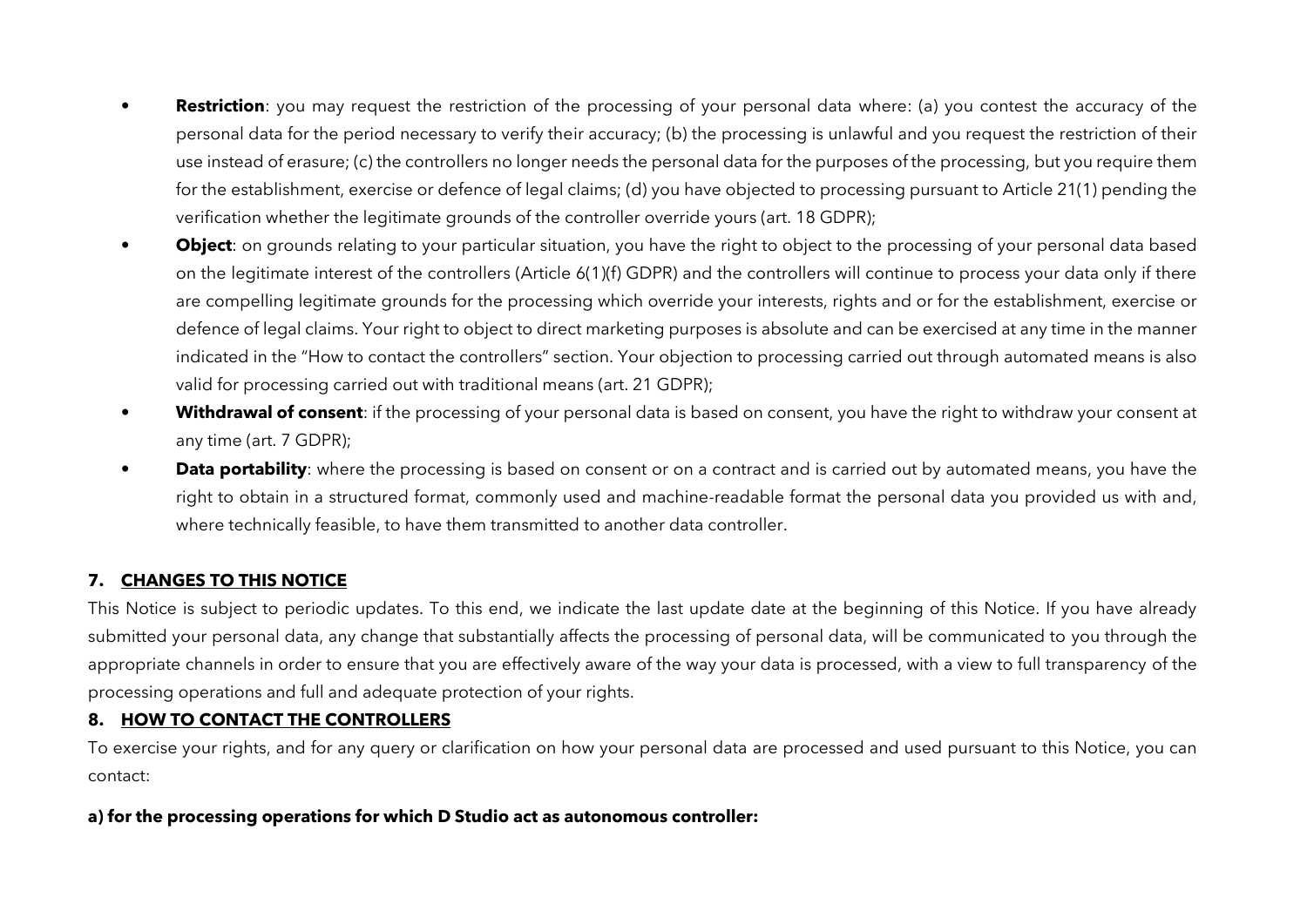| <b>Company</b>                    | <b>Contact details</b>           |
|-----------------------------------|----------------------------------|
| <b>Design Holding Denmark ApS</b> | E-mail: privacy@louispoulsen.com |
|                                   |                                  |

#### **b) for the processing operations for which Design Holding act as autonomous controller:**

| <b>Company</b>        | <b>Contact details</b>            |
|-----------------------|-----------------------------------|
| Design Holding S.p.A. | E-mail: privacy@designholding.com |

#### **c) for the processing operations for which the Group companies act as joint controllers, the single point of contact identified below:**

| Company               | <b>Contact details</b>            |
|-----------------------|-----------------------------------|
| Design Holding S.p.A. | E-mail: privacy@designholding.com |

### **9. HOW TO EXERCISE YOUR RIGHTS**

In order to protect your rights and your personal data, you may at any time decide to lodge a complaint with the competent supervisory authority or to bring an action before the competent national courts.

Anyway, the controllers always invite you to contact them first for any need relating to your personal data.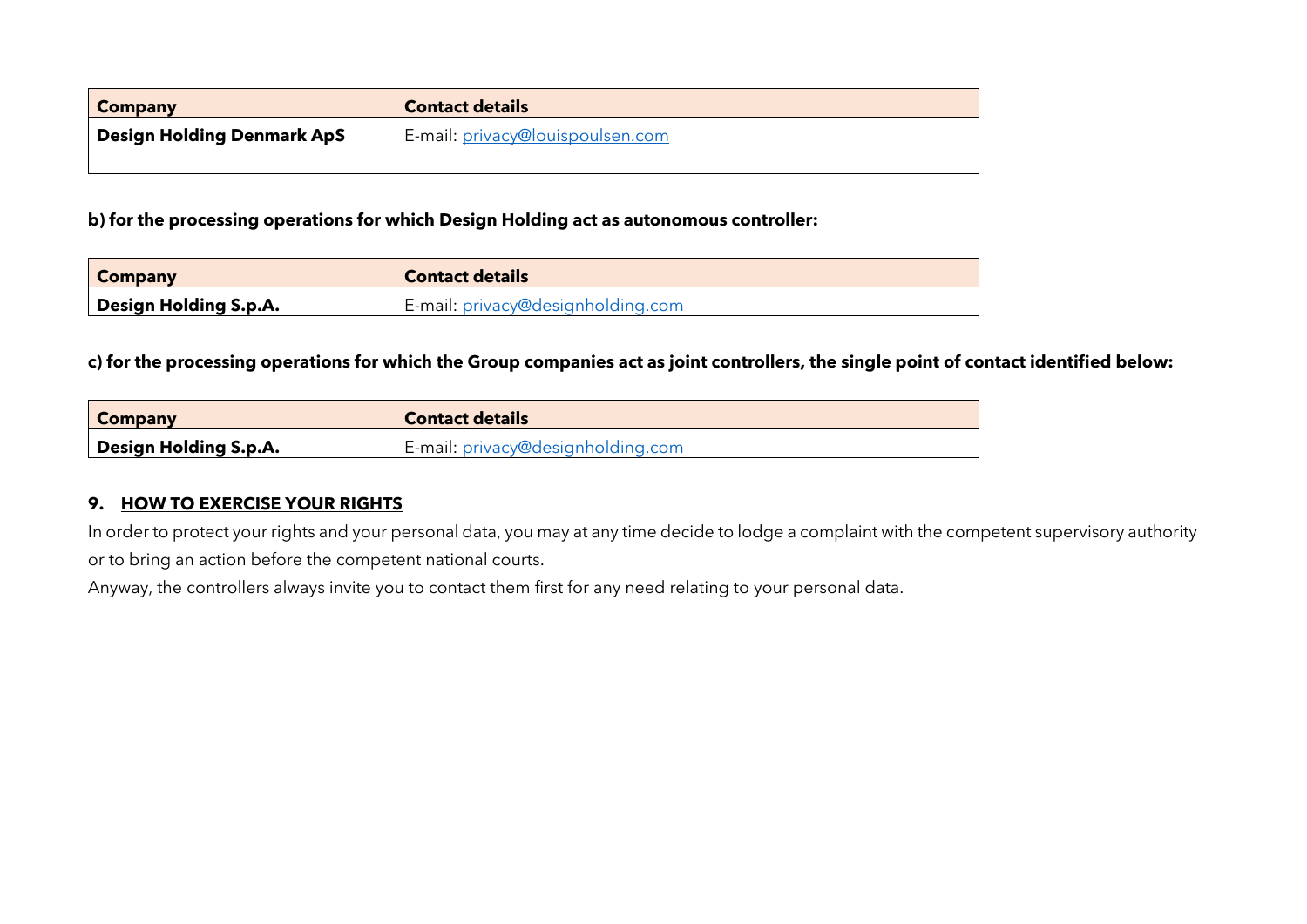# **ESSENCE OF THE JOINT CONTROLLERSHIP AGREEMENT PURSUANT TO ART. 26 (2) GDPR**

This information is provided in accordance with Art. 26 (2) ("GDPR"). It describes the essence of the Joint Controllership Agreement pursuant to Art. (26) GDPR signed by the companies that are part of the Design Holding Group.

1- The Parties

The companies that are part of the Agreement are the following:

- **- Design Holding S.p.A. (VAT NUMBER IT10446470964),** with registered office at Via Alessandro Manzoni, 38, 20121, Milano (Italy)
- **- Flos S.p.A. (VAT NUMBER IT00290820174),** with registered office at Via Angelo Faini, 2, 25073, Bovezzo (Italy)
- **B&B Italia S.p.A. (VAT NUMBER IT07122350965),** with registered office at Via Durini, 14, 20122, Milano (Italy)
- **Louis Poulsen A/S (VAT NUMBER DK59742817),** with registered office at Kuglegårdsvej 19 DK-1434 København K, Copenhagen (Denmark)
- **International Design Group S.p.A. (VAT NUMBER IT 10462810960)**, with registered office at Via Alessandro Manzoni 38 – 20121 Milano (Italy)
- **D Studio – Copenhagen ApS**, with registered office at Kuglegårdsvej 13, DK-1434, Copenhagen (Denmark)
- **Fashion Furniture Design S.p.A.**, with registered office at Via Alessandro Manzoni, 38, 20121, Milano (Italy)
- As well as the Affiliates of the above companies as listed in paragrah 1.2 of the privacy policy.

The Agreement is open to the adhesion by other companies that are or will in the future become part of the same group of Companies (currently Design Holding group).

## 2- Subject matter of the Agreement

Personal Data included in the Database can be processed: a) by each Brand, either singularly or collectively, for B2B marketing and profiling activities relating to the Brands of DH Group for what concern B2B customers (i.e. when an individual qualifies as an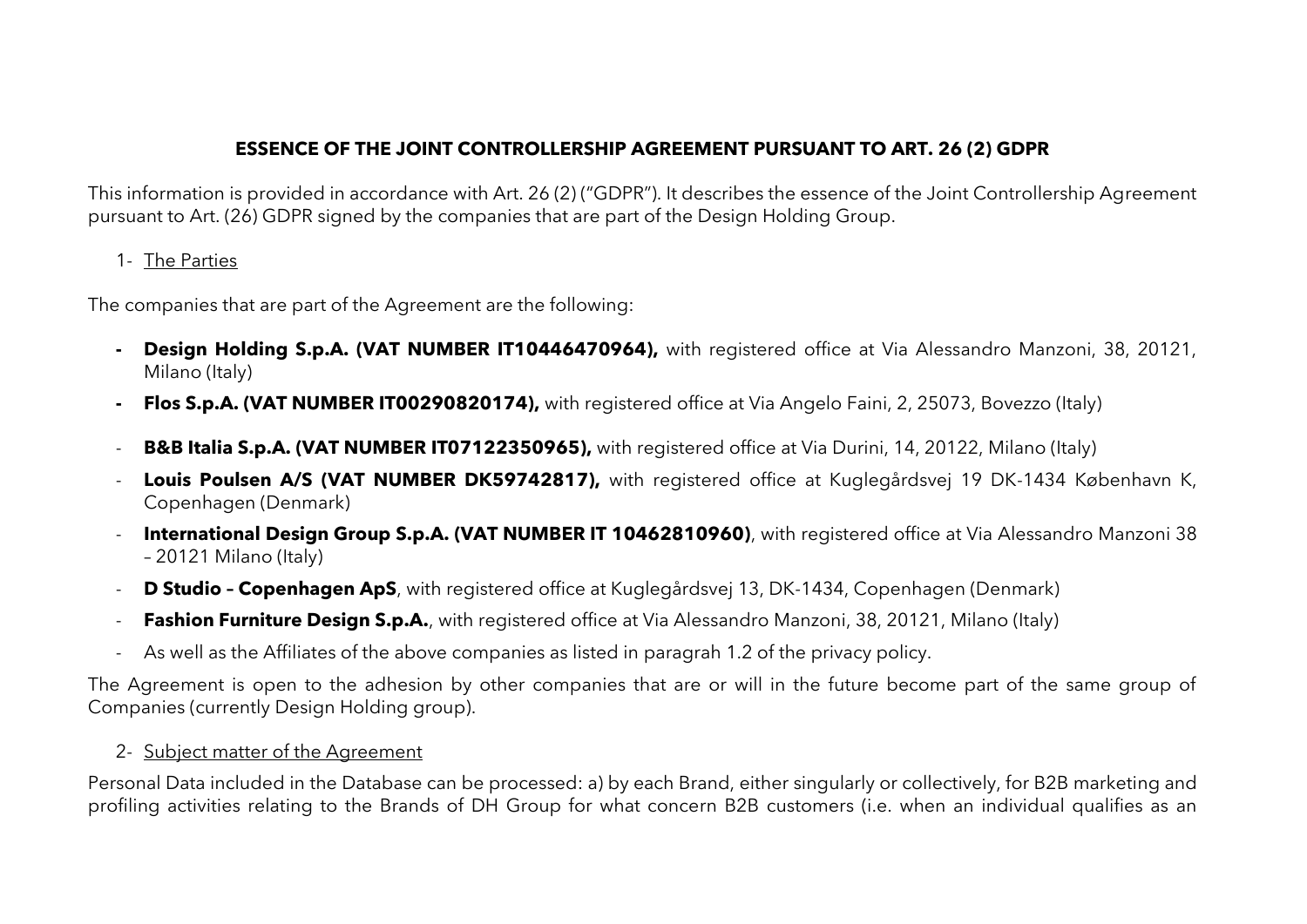employee, collaborator, representative, owner or account in any capacity of our business customers (such as companies, professional firms and self-standing professionals) (the "B2B Joint Activities"); b) by the single Brand concerned, with the exclusion of Fashion Furniture Design S.p.A. and its affiliates, and Design Holding S.p.A. for B2C customers (i.e. when individuals qualify a nonprofessional end user) (the "B2C Joint Activities"). Notwithstanding the fact that Design Holding hosts and directly manages the database, the Parties jointly determine the means and purposes of the Joint Activities and shall therefore qualify as joint data controller pursuant to Article 26 of the GDPR. The Parties define every aspect relating to the performance and implementation (either by themselves or through third parties appointed as Processors) of the Joint Activities, if necessary also through the conclusion of specific and additional written agreements detailing the personal data shared, the means, the purposes of the Joint Activities, the security measures to be adopted and the relevant technical standards.

The Parties acknowledge that, with regard to the processing activities of personal data different from the Joint Activities carried out under the Agreement each Party shall autonomously determine the purposes and means of processing. Therefore, in this respect, each Party shall qualify as autonomous Controller and it assumes separate responsibilities under applicable legislation.

## 3- General obligations of the Parties

The Parties will carry out the Joint Activities through computer, automatized and/or paper instruments in compliance with the principles of fairness, lawfulness, transparency, accuracy, integrity, data minimization and purpose and storage limitation, as well as in accordance with the provisions of the GDPR and the applicable data protection legislation.

The Parties guarantee the security and confidentiality of the personal data subject to the Joint Activities in light of the GDPR and applicable data protection legislation.

The Parties undertake to process the Personal Data falling under the Joint Activities only for the purposes for which they agreed and, also after the termination for any reason of the Agreement, not to use the Personal Data for different purposes, unless this is necessary for the fulfilment of legal obligations or for the protection of the Parties' rights before any competent authorities.

The Parties undertake to adopt all technical, logic and organizational security measures pursuant to Article 32 GDPR, in order to guarantee the protection of Personal Data processed under the Agreement and to ensure a level of security appropriate to the risks to the rights and freedoms of the Data Subjects.

Should this be necessary to ensure the proper carrying out of the Joint Activities, each Party shall undertake to adopt and sign with third parties - the Processors - specific contracts or other legal acts pursuant to Article 28 of the GDPR.

In case of a Personal Data Breach (as defined in Article 4(12) of the GDPR), or in the event that a Party has reason to suspect that such a breach may reasonably occur, it will notify the other Parties immediately and in any case within a maximum of 12 (twelve) hours from the moment in which it became aware of the breach or from the moment in which it became aware of information that would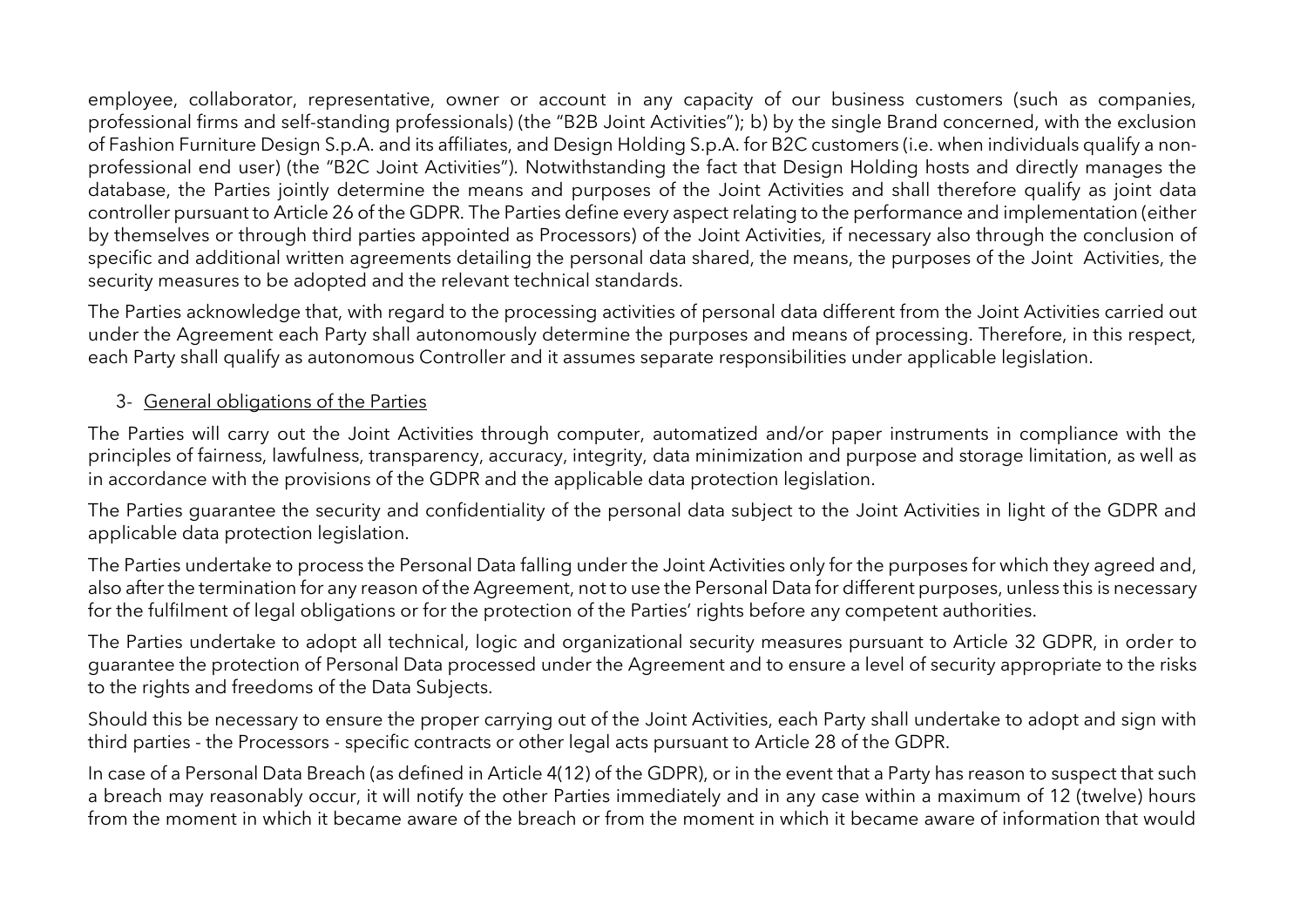suggest the occurrence of such a breach. In this case, each Party undertakes to provide maximum cooperation and assistance in order to identify and implement all corrective measures to eliminate or in any case limit the effects of the breach as much as possible.

## 4- Transfer of Data outside EEA

The Parties acknowledge and agree that if the Personal Data processed under the Agreement should be transferred or processed – also through Processors or Sub-Processors – in a country located outside the European Economic Area ("**EEA**") for which no adequacy decision has been issued by the European Commission, they shall resort to one of the mechanisms provided for by Articles 46 ff GDPR. In particular, the Parties shall resort to the standard clauses for the transfer of personal data to third countries approved by the European Commission, as well as assess the actual level of protection of personal data ensured to the Data Subjects in the aforementioned country. The Parties shall take into account both the mechanisms pursuant to Articles 46 ff GDPR concretely adopted and the legislation of that third country of destination, and adopt, if necessary, additional security measures aimed at the protection of personal data, such as cryptography.

## 5- Rights of the Data Subjects/Single Point of Contact

The Parties have designated a single contact point of contact for the exercise of the Data Subjects rights pursuant to Articles 15-22 GDPR, this being Design Holding S.p.A., that can be contacted at the following e-mail address: [privacy@designholding.com](mailto:privacy@designholding.com) (the "Leading Party").

Notwithstanding the foregoing, Data Subjects may validly contact each of the Parties in order to enforce their rights with respect to the Joint Activities and each Party shall comply with the same procedure established by the Parties for the management of Data Subjects' requests. If necessary, the Party who first receives the request (the "Receiving Party") shall communicate it to the other Parties within 3 working days, sending them a copy, in order to collaborate actively to give timely feedback to these requests and agree on the actions to be taken in accordance with the provisions of paragraph 3 below.

All requests made by the Data Subjects to enforce their rights must be delivered in a manner that allows the verification of the identity of the relevant Data Subjects (e.g. by means of a named email address) and the identity of persons that they may appoint as their representative.